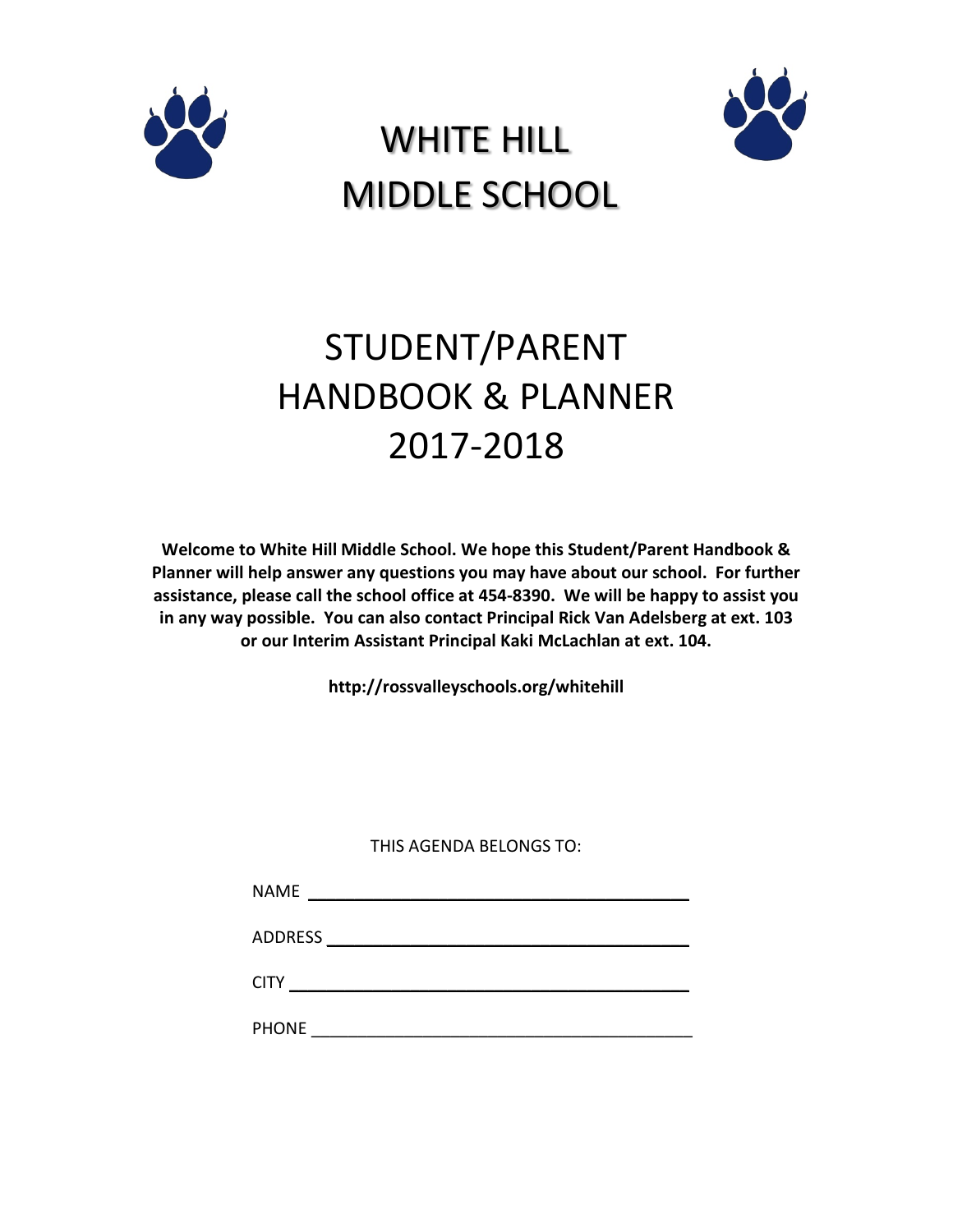# **TABLE OF CONTENTS**

| <b>School Phone Numbers</b>         |  |
|-------------------------------------|--|
| White Hill Middle School Philosophy |  |
| <b>Important Dates</b>              |  |

# **General Information**

| <b>Closed Campus and Visitation</b>                     | 6 |
|---------------------------------------------------------|---|
| <b>Delivery of Miscellaneous Items</b>                  | 6 |
| <b>Phone Messages</b>                                   |   |
|                                                         |   |
| <b>Emergency Card</b>                                   |   |
| <b>Financial Aid</b>                                    |   |
| Health                                                  |   |
| <b>Authorization to Administer Medication at School</b> |   |
| Insurance                                               |   |
| <b>Lost and Found</b>                                   | 8 |
| <b>Money</b>                                            | 8 |
| <b>Records</b>                                          | 8 |
| <b>Replacement Policy</b>                               | 8 |
| <b>Transfers</b>                                        | 8 |
| <b>Inter-District Transfers</b>                         | 8 |
| <b>Extra-Curricular and Co-Curricular Activities</b>    | 8 |
| <b>Awards and Celebrations</b>                          | 9 |

#### **Attendance**

| Absences                                                |  |
|---------------------------------------------------------|--|
| <b>Education Code Section 46010.1</b>                   |  |
| <b>Absences Relating to Activities</b>                  |  |
| Notification of Office Regarding Absences/Late Arrivals |  |
| <b>Tardy Policy</b>                                     |  |
| <b>Independent Study Contract</b>                       |  |

#### **Curriculum and Instruction**

| <b>Academic Rights and Responsibilities</b>    | 11 |
|------------------------------------------------|----|
| <b>Student Files</b>                           | 12 |
| <b>Class Placement</b>                         | 12 |
| <b>Homework</b>                                | 12 |
| Make-up Work                                   | 12 |
| <b>Late Work Policy</b>                        | 13 |
| <b>Field Trip and Assembly Homework Policy</b> | 13 |
| <b>Grading and Report Cards</b>                | 13 |
| <b>Citizenship and Work Habit Marks</b>        | 14 |
| <b>Promotion and Retention</b>                 |    |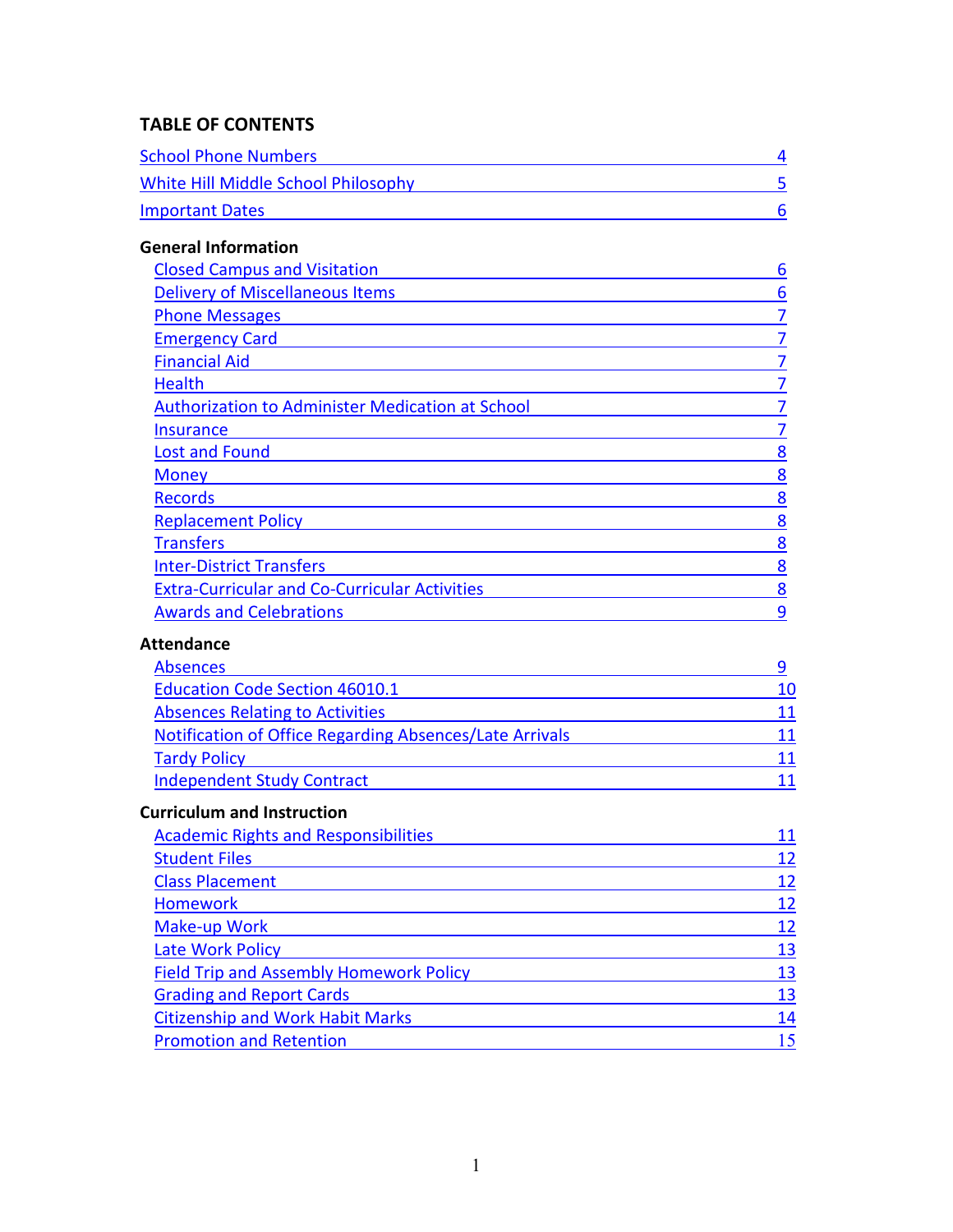| <b>Support Services</b>                                |    |
|--------------------------------------------------------|----|
| <b>Special Needs</b>                                   | 16 |
| <b>Counseling</b>                                      | 16 |
| <b>Crisis Response Plan</b>                            | 16 |
| <b>Student Conduct and Discipline</b>                  |    |
| Students' Rights & Responsibilities for Middle School  | 16 |
| <b>General Conduct Expectations</b>                    |    |
| <b>Assemblies</b>                                      | 17 |
| <b>Field Trips</b>                                     | 17 |
| Lunchtime                                              | 17 |
| <b>Appropriate Possessions</b>                         | 18 |
| <b>Food and Drinks</b>                                 | 18 |
| <b>Academic Integrity</b>                              | 18 |
| <b>Dress Policy Guidelines</b>                         | 19 |
| <b>Technology Use</b>                                  | 21 |
| <b>Inappropriate Public Displays of Affection</b>      | 21 |
| Bicycles/Skateboards/Etc                               | 21 |
| <b>Buses</b>                                           | 22 |
| <b>Safety Rules</b>                                    | 22 |
| <b>Behavior Interventions and Consequences</b>         |    |
| <b>Behavior Interventions</b>                          | 23 |
| <b>Detention</b>                                       | 23 |
| <b>Loss of Privilege (LOP)</b>                         | 24 |
| <b>Suspension and Expulsion</b>                        | 24 |
| <b>Suspension Due Process Rights</b>                   | 25 |
| Make-up Work for Suspended Students                    | 25 |
| Sexual Harassment (of or by a student)                 | 26 |
| <b>Informal Sexual Harassment Complaint Procedures</b> | 26 |
| <b>Formal Sexual Harassment Complaint Procedures</b>   | 26 |
| <b>Bullying</b>                                        | 27 |

[Bullying](#page-27-0) 27

[Substance Abuse and Tobacco Policy](#page-30-0)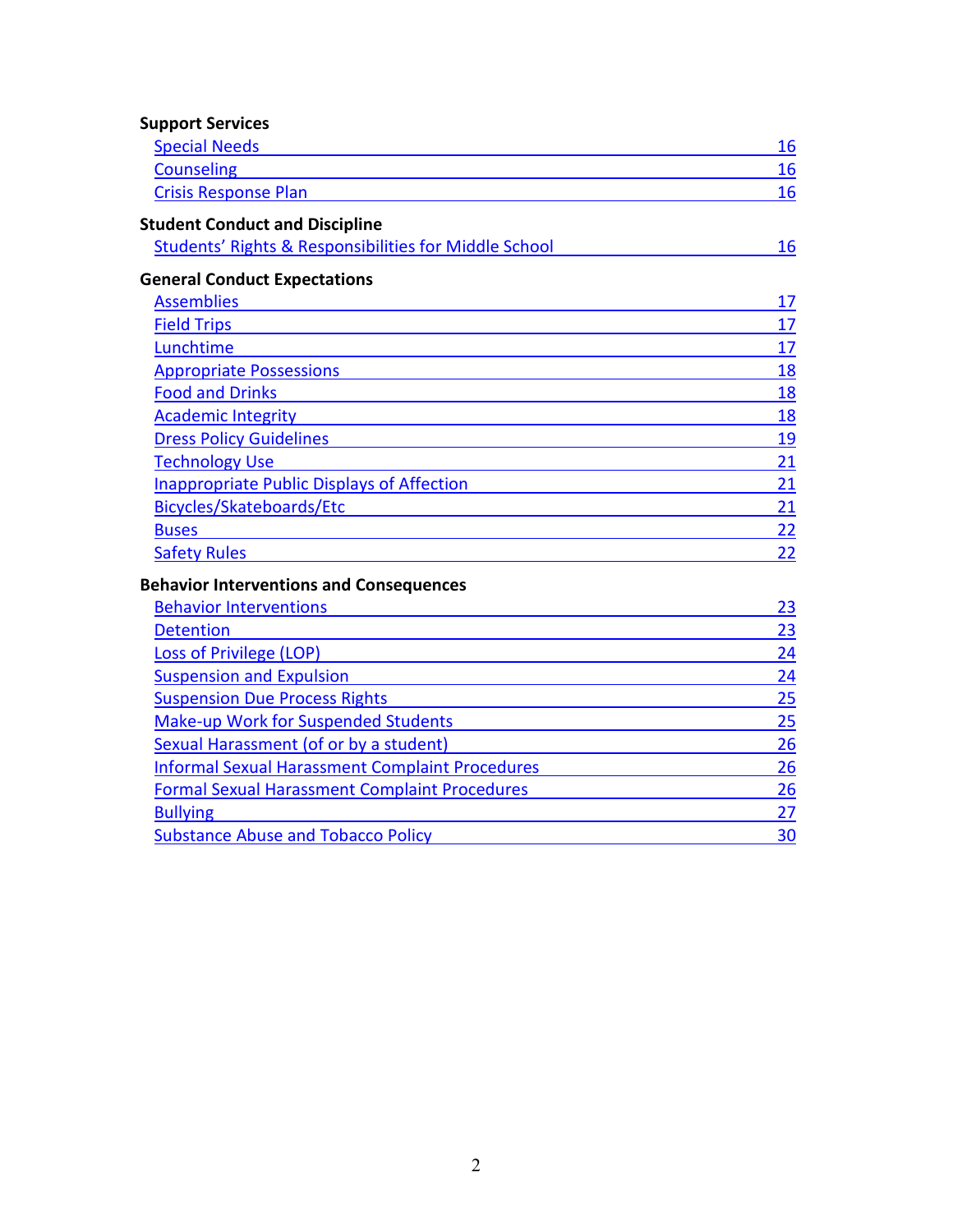Dear Students and Parents,

On behalf of the entire staff of White Hill Middle School, I want to welcome you to the 2017-2018 school year. We are looking forward to another great year filled with academic success for all. It is our hope that the information contained in this planner will become a guide to help each child reach his/her educational goals.

Contained in this planner is basic information on site expectations, policies, and procedures that make White Hill a well-structured and safe place for students and staff. In addition, it contains a variety of organizational and study skills materials that will enable students to plan time effectively and be academically successful. Throughout the first several weeks of school, teachers will guide students through these materials and discuss ways to utilize them effectively.

The student planner is one of the most beneficial tools students can use to meet the educational challenges of middle school. Throughout the year, it helps students stay organized, hand in assignments on time, and remember the expectations and policies of White Hill Middle School. Both parents and students will benefit from being familiar with the information contained in the planner. It should be brought to and from school each and every day.

Here's to a great year of academic excellence and positive social interactions for everyone!

Sincerely,

Rick Van Adelsberg, Principal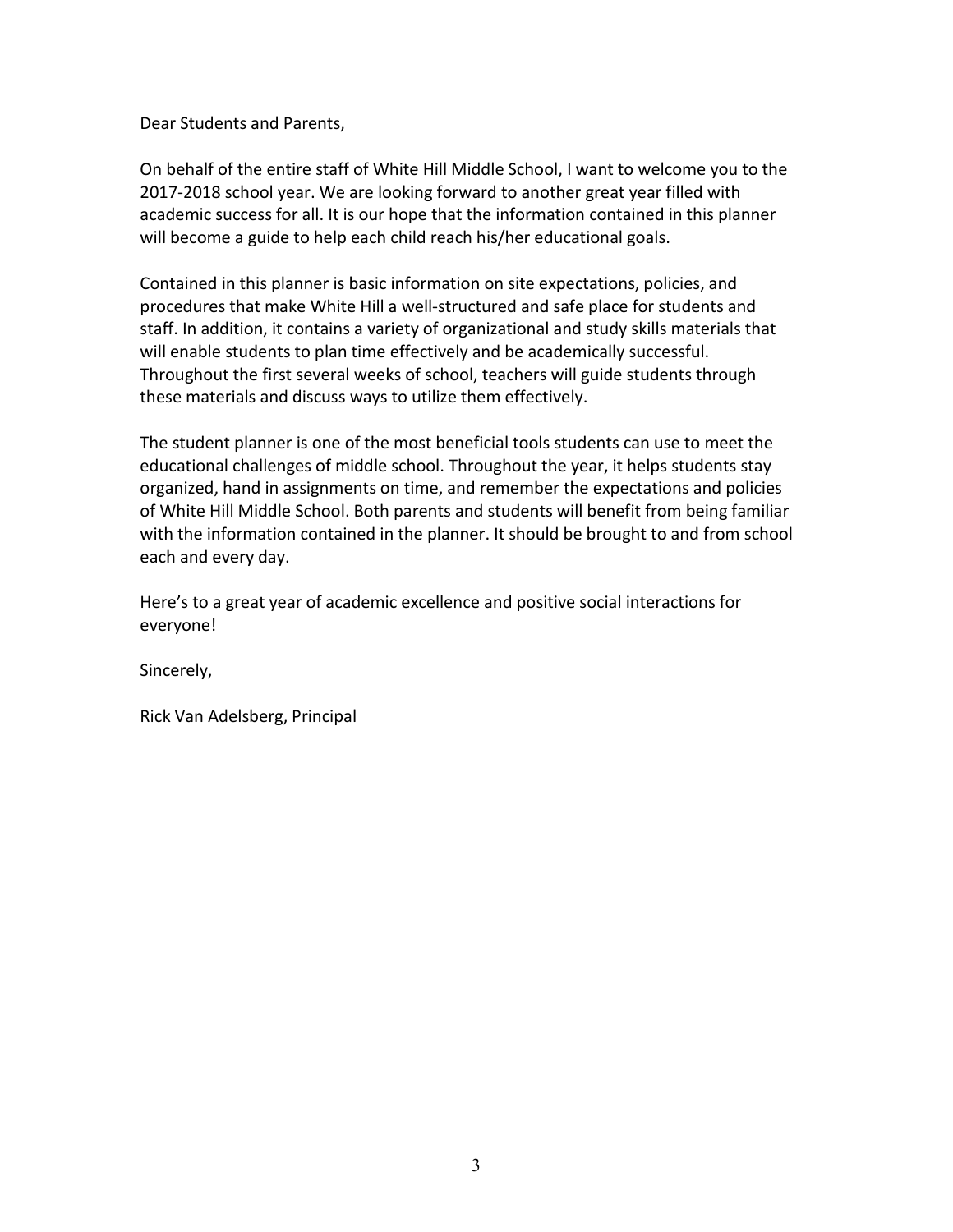# <span id="page-4-0"></span>**School Phone Numbers**

**MAIN OFFICE:** (415) 454-8390 **ATTENDANCE:** (415) 454-8390 ext. 106 **REGISTRAR:** (415) 454-8390 ext. 115 **FAX:** (415) 454-3980 **RVSD WEBSITE:** www.rossvalleyschools.org

**PRINCIPAL: Rick Van Adelsberg (415) 454-8390 ext. 103**

# **INTERIM ASSISTANT PRINCIPAL: Kaki McLachlan (415) 454-8390 ext. 104**

Our administrative team is available to respond to any questions or concerns regarding White Hill, its policies, programs, and resources.

**TEACHERS:** Parents may contact teachers individually by calling 454-8390 and following the prompts. Teachers are glad to return your phone calls within 24 hours. Teachers may be emailed – you can find a list of teacher email addresses on our website. They are also available, by appointment, either before or after school for conferences about individual student achievement and/or behavior. Teachers will make time to assist students at break, lunch or before school when additional help is requested.

Our**ADMINISTRATIVE ASSISTANT, Cary Adriatico,** can inform you about the school calendar, upcoming events, facility use issues, etc., or can refer you to the appropriate person. [cadriatico@rossvalleyschools.org](mailto:cadriatico@rossvalleyschools.org)

Our **ATTENDANCE CLERK, Berenice Ortega,** should be notified of a student's absence by 9:00 a.m. on each day of the absence, or of any appointments you may have scheduled for your student during the school day[. whattendance@rossvalleyschools.org](mailto:whattendance@rossvalleyschools.org)

Our **REGISTRAR, Jennifer Karr,** can assist you with registering and/or provide copies of student records. [jkarr@rossvalleyschools.org](mailto:jkarr@rossvalleyschools.org)

Our **LIBRARY SPECIALIST, Tina Stolberg,** can answer your questions about library procedures/policies and overdue or lost books. [whlibrary@rossvalleyschools.org](mailto:whlibrary@rossvalleyschools.org)

# <span id="page-4-1"></span>**WHITE HILL MIDDLE SCHOOL PHILOSOPHY**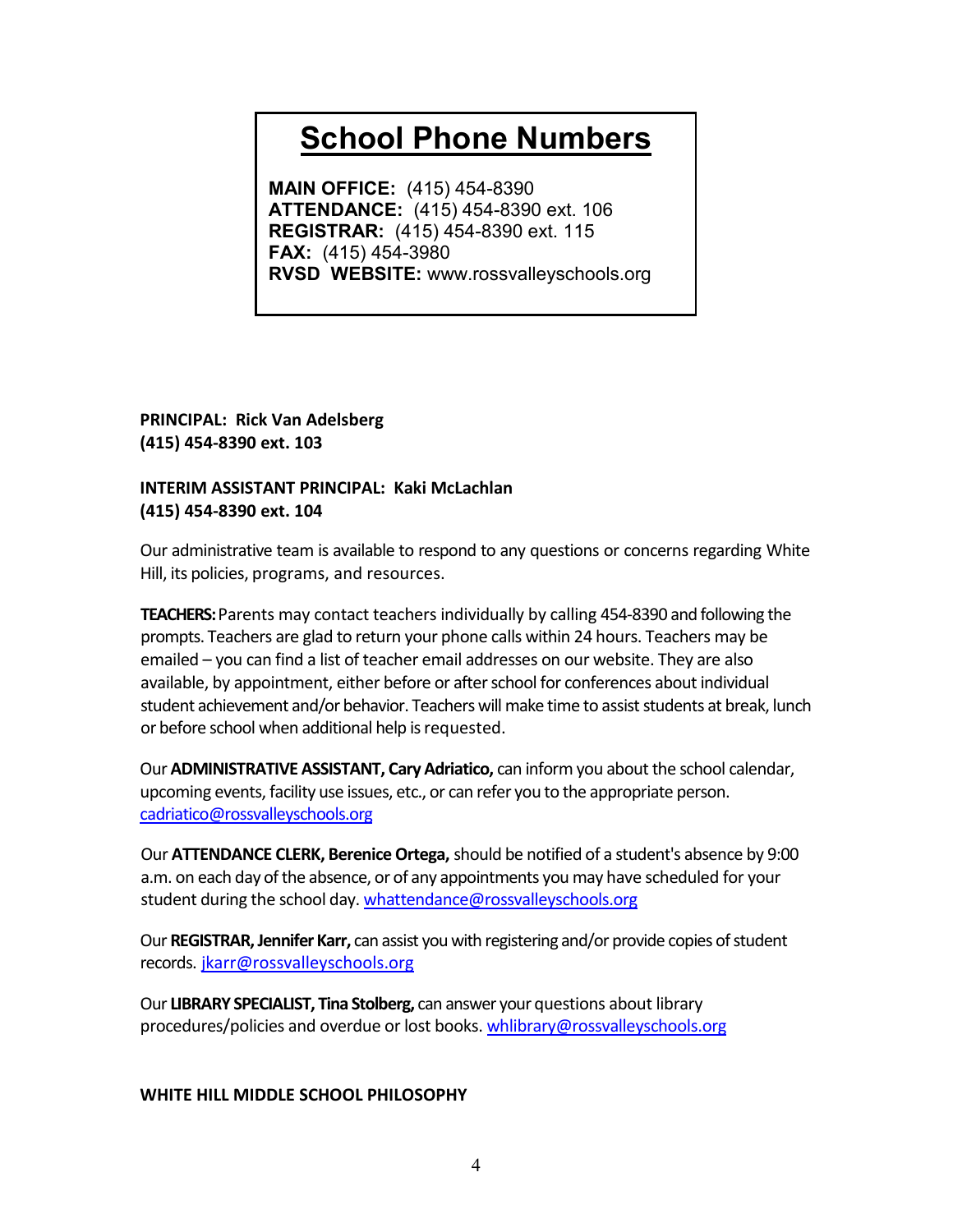White Hill Middle School strives to provide all students, grades six through eight, with a developmentally-appropriate program that is specifically designed to guide adolescents through the transition from elementary school to high school. We work to teach skills for life-long learning and promote responsibility, independence, self-confidence and respect for self and others.

#### **White Hill Middle School strives to provide:**

- A developmentally-appropriate curriculum within a supportive and structured setting.
- Instruction that engages adolescents actively in the learning process.
- Content that is relevant to middle school students.
- Instruction that focuses on the development of skills in the following areas: study habits, communication, research, technology, problem solving, critical thinking, and social interaction.
- Activities that encourage students to think critically and independently, act responsibly, develop self-confidence, and enjoy learning.
- A warm and supportive environment in which students and adults treat each other with dignity and respect at all times.
- Developmental guidance programs with social, emotional, and academic support.
- The foundation for an active working relationship between parents and school staff to help all our students reach their potential. Curricular and co-curricular activities that promote group unity, social interaction and physical and mental health (i.e., sporting events, field trips, social events, interdisciplinary units of study).

# **White Hill School Culture**

A positive school culture at White Hill Middle School involves the entire school community. It is comprised of several elements, including Social-Emotional Learning, curriculum, Restorative Justice, and a Progressive Discipline system. Our overarching goal is for every student and school community member to feel safe, honored, valued, and respected at White Hill., as well as empowering students to promote positive interactions and choices. We are committed to creating and maintaining positive, caring relationships and repairing them when needed

White Hill staff has received training in Restorative Justice and conflict resolution. Restorative Circles in schools teach children to understand the impact of their behavior and take responsibility in addition to address and eliminate negative social interactions at White Hill. To that end, we have trained staff and students in the Restorative Justice Program, to create a more positive and inclusive school culture. White Hill is equipped to lead groups of students in preventing and responding to incidents of bullying.

Our Progressive Discipline system helps students resolve most problems before they get to the point of meriting more significant discipline measures. However, behavior that hurts others, destroys property, creates an unsafe situation, or disrupts the learning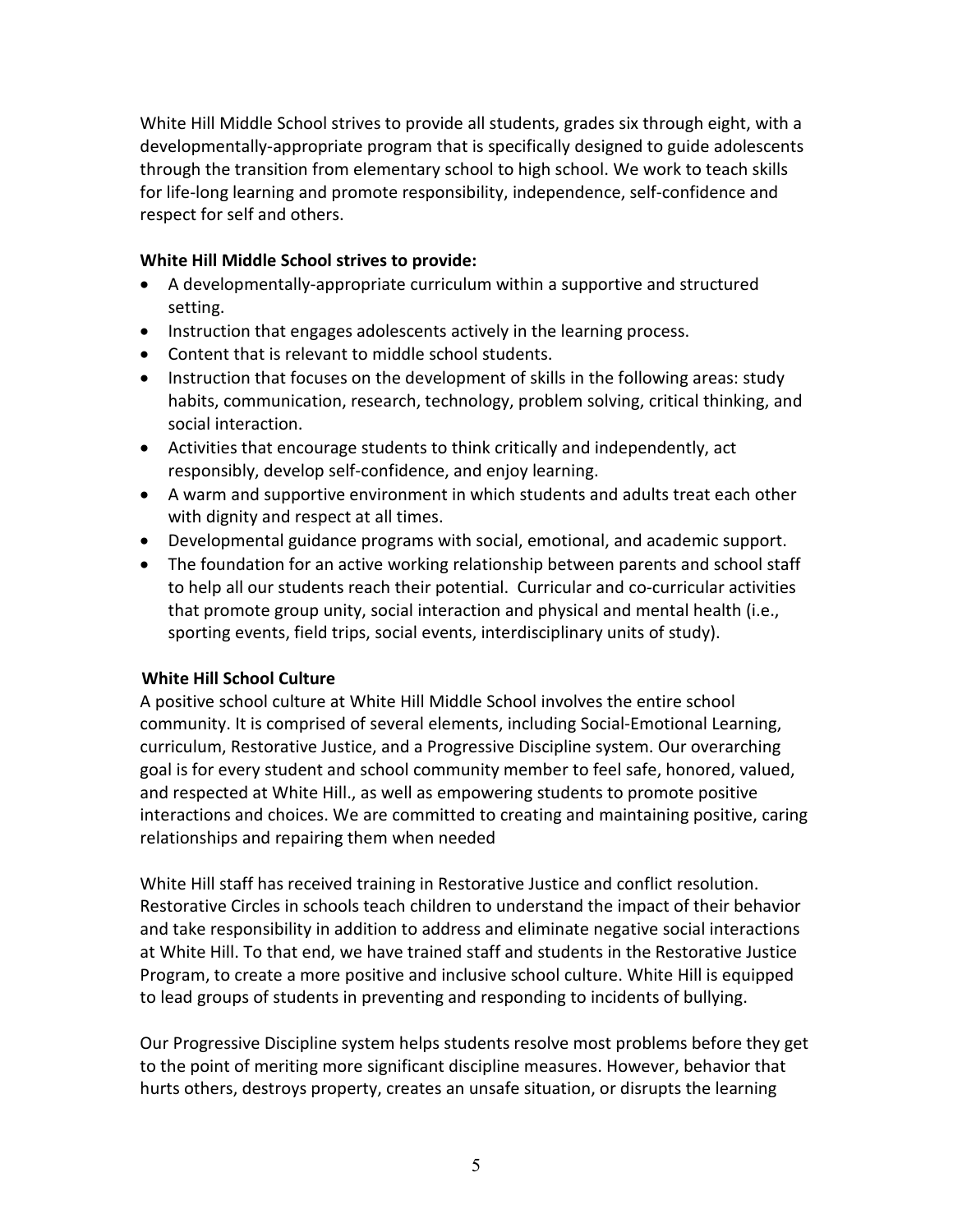environment for others or is an Education Code violation (violence, weapons, destruction of property, theft, etc.) may necessitate progressive disciplinary action. These progressive steps may vary depending on the severity of the behavior and prior incidents of discipline for the student. The goal of the system is to ensure the safety of all students. We are focused on determining the cause(s) of misbehavior and discussing rather than issuing punitive consequences.

In addition, White Hill offers the WHAM (White Hill's Awesome Mentors) student leadership program. WHAM is a  $6<sup>th</sup>$  grade orientation and transition program that is designed to welcome and support  $6<sup>th</sup>$  graders by assigning them an  $8<sup>th</sup>$  grade WHAM leader as a mentor during their first year. This WHAM Leader is a responsible older student who has met the qualifications of being a good role model and positive leader and received WHAM mentor training.

# <span id="page-6-0"></span>**IMPORTANT DATES HOLIDAYS, VACATION & PROFESSIONAL DEVELOPMENT DAYS (NO SCHOOL)**

| Aug. 16-17      | <b>Staff Development Days</b> |
|-----------------|-------------------------------|
| Aug 18-22       | <b>Teacher Work Days</b>      |
| Sept. 4         | Labor Day                     |
| Oct. 9          | <b>Staff Development Day</b>  |
| Nov. 10         | Veteran's Day                 |
| Nov. 20-24      | <b>Thanksgiving Recess</b>    |
| Dec. 22 - Jan 5 | <b>Winter Recess</b>          |
| Jan. 15         | Martin Luther King, Jr. Day   |
| Feb. 19-23      | <b>Mid-Winter Break</b>       |
| Mar. 12         | <b>Teacher Work Day</b>       |
| Apr. 9-13       | <b>Spring Recess</b>          |
| May 28          | <b>Memorial Day</b>           |
| Jun. 15         | Last Day of School            |
|                 |                               |

# **General Information**

# <span id="page-6-1"></span>**Closed Campus and Visitation**

White Hill is a closed campus. Students must remain on campus from the time they arrive until the time they are dismissed to go home. Parents or guardians and visitors who come to school are asked to obtain a visitor's pass from the office.

# <span id="page-6-2"></span>**Delivery of Miscellaneous Items**

Parents who must drop off items or messages for their children during the school day should do so in the school office, not in the classrooms. If the delivery is planned in advance, please advise your child to go by the office at break or lunchtime for pick-up. **Phone Messages**

<span id="page-6-3"></span>**The school office gladly accepts emergency phone messages.** Please do not leave phone messages regarding after-school activities, appointments, or other non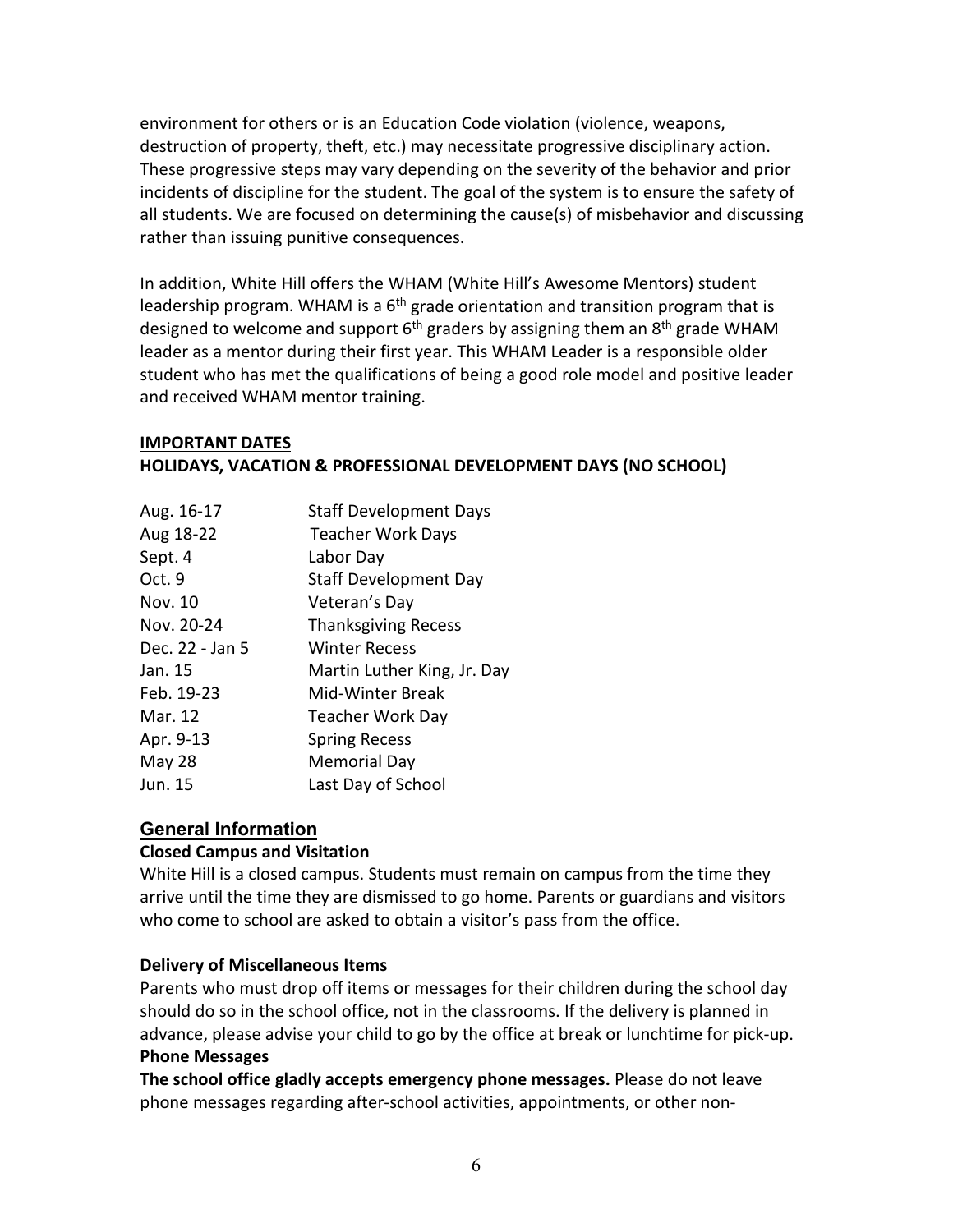emergency concerns with office staff as it is difficult to manage scheduling calls for a school population of approximately 800 students.

#### <span id="page-7-0"></span>**Emergency Card - (A new card must be completed each year)**

Please complete the front and back of the emergency card. Any change of information, such as address, telephone number, employment, emergency numbers, should be reported to the school office immediately. Please be sure that friends or relatives who are listed on the emergency card are in the immediate area and are aware they might be called upon to transport or give assistance to your child if you are unavailable.

#### <span id="page-7-1"></span>**Financial Aid**

Assistance is available upon request for all school supplies, projects, activities, trips, PE uniforms, lunches, etc. Students and parents or guardians should contact White Hill's Administrative Assistant, Cary Adriatico, for additional information, 454-8390.

#### <span id="page-7-2"></span>**Health**

If a student becomes ill while at school, the parent or guardian will be contacted to make arrangements for sending the student home. If the parent or guardian is unavailable, persons listed on the emergency card will be contacted.

#### <span id="page-7-3"></span>**Authorization to Administer Medication at School**

According to California Education Code, Sec. 49423 and the American Disabilities Act. Sec. 504, all medications, *including prescription and over the counter medication* administered to students by school personnel or by students themselves, shall require a signed "Authorization to Administer Medication" form. The authorization form is available in the school office and must be signed by the legal parent/guardian and treating physician and shall include: 1) Student's name, medication name, medication frequency for administration and duration of treatment. 2) Consent authorizing designated school personnel to contact physician should a question arise.

All medication containers shall be clearly labeled with student's name, medication name, dosage, frequency and if applicable, expiration date of order. For any questions, contact the school nurse Laurel Yrun @ 451-4078.

# <span id="page-7-4"></span>**Insurance**

Each student is encouraged to take advantage of the inexpensive student accident and health insurance that is offered at the beginning of the school year.

# <span id="page-7-5"></span>**Lost and Found**

Lost articles are kept in the lost and found box located outside the office. Small and or valuable items will be locked in the office. Unclaimed items are donated to a charitable organization at the end of each marking period.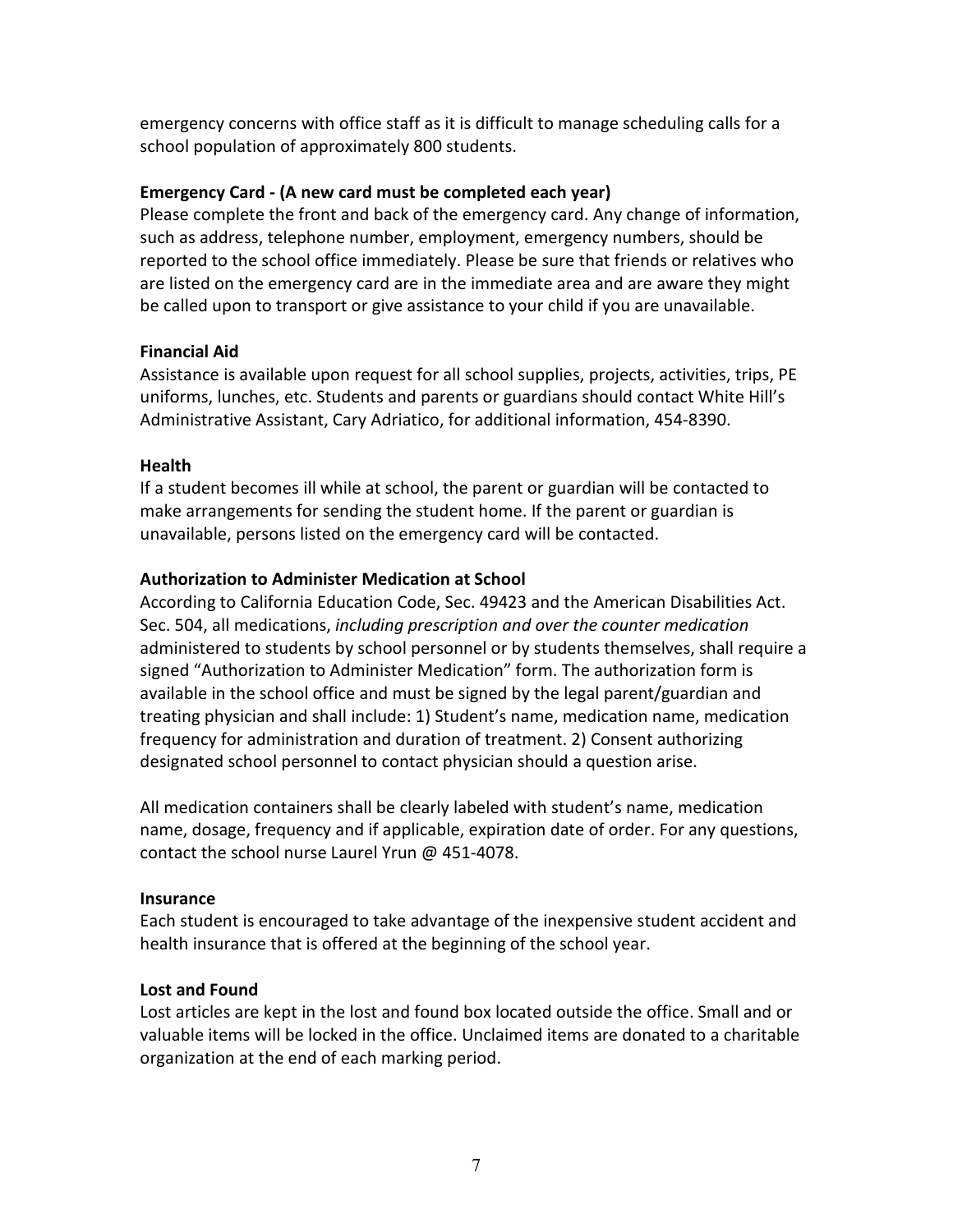# <span id="page-8-0"></span>**Money**

If students bring money to school, they should keep money on their person (not in jackets or backpacks). Students are not to bring large sums of money to school. White Hill Middle school is not responsible for lost or stolen money. If for some reason a student has more than \$10.00 at school, he or she should leave it in the school office for the day.

# <span id="page-8-1"></span>**Records**

Parents/guardians of pupils have the right to access the pupil records maintained by the school district related to their children. The editing and withholding of any such records is prohibited. Please contact the school office if you would like to schedule a review of your child's records.

# <span id="page-8-2"></span>**Replacement Policy**

Students are required to replace or pay for textbooks, materials, Handbook/Planner, ID cards, and personal or school property that are lost or damaged. Report cards, yearbooks and privileges may be withheld until replacement or payment is received.

# <span id="page-8-3"></span>**Transfers**

If a student leaves the Ross Valley School District to attend school elsewhere, his or her parent or guardian is asked to notify the school office promptly, and provide the name and address of the school where the child will attend.

# <span id="page-8-4"></span>**Inter-district Transfers**

Parents with children living outside of the Ross Valley School District may request an inter-district transfer. If the request is approved, an agreement is signed by the student and parent. Students must remain in good standing or their transfer agreement may be revoked (see Ross Valley Schools Inter-district Attendance Board Policy).

# <span id="page-8-5"></span>**Extra-Curricular and Co-Curricular Activities**

White Hill Middle School offers a wide variety of extracurricular and co-curricular activities. All activities have behavior and academic standards for participation. No students on Loss of Privilege (LOP) may participate in these activities for the duration of LOP. The academic criterion is a 2.0 grade point average with no grades of F. A strict contract with weekly academic benchmarks may be available for students to participate in after school sports, academic teams or performing arts if they do not qualify academically, at the criterion of the administration. Students participating in activities by contract must demonstrate good behavior and achieve and maintain qualifying grades or they will be dropped from the activity.

- After School Sports: Students will have opportunities to participate in competitive basketball, track and field, cross country, and volleyball.
- Through support from the Yes Foundation, White Hill provides  $6<sup>th</sup>-8<sup>th</sup>$  grade students opportunities to participate in a variety of classes and activities during non-school hours.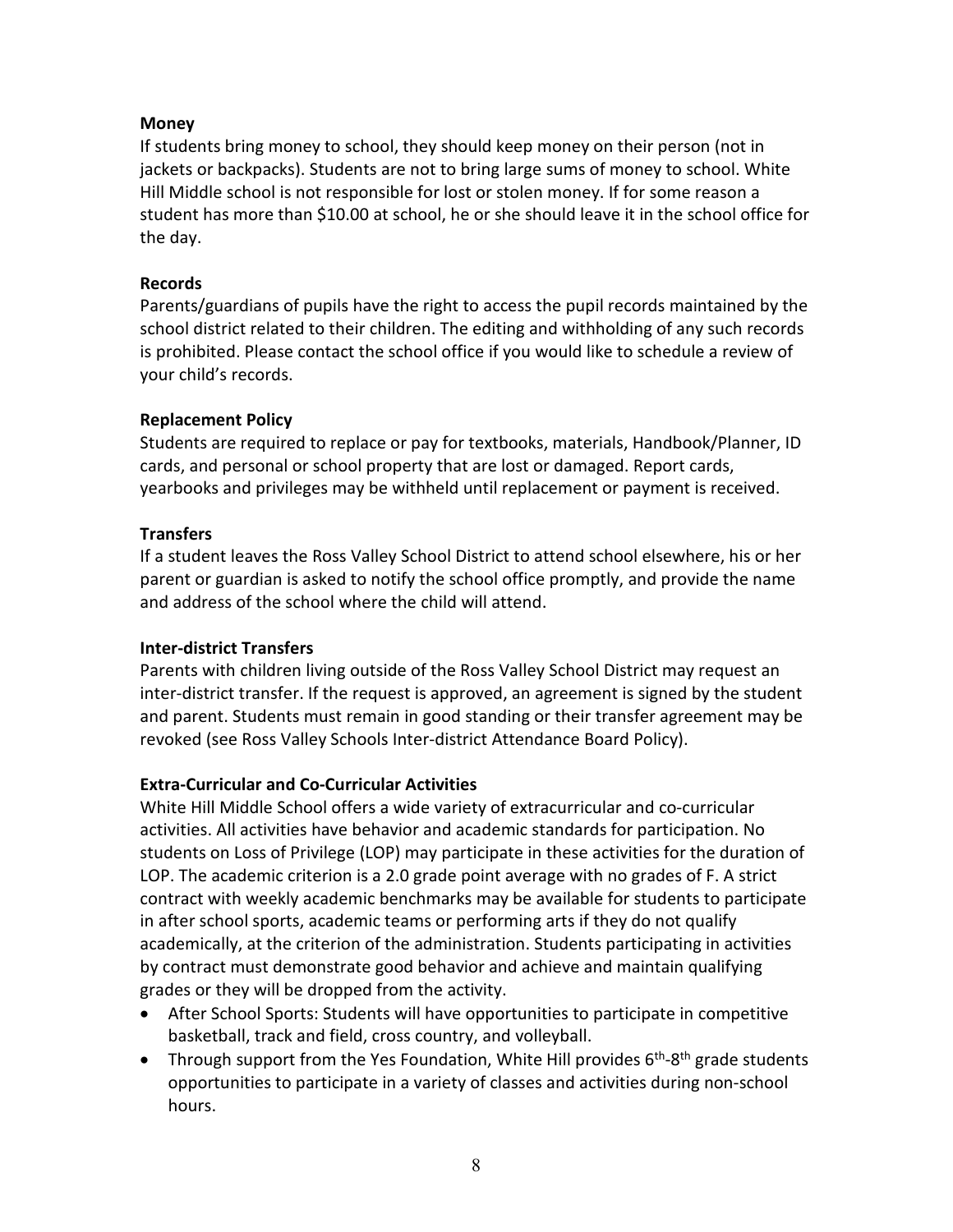• Academic Programs and Competitions: White Hill offers a variety of academic activities that give students a chance to demonstrate their academic skills. Students will be provided descriptions of the activities when they are announced. Some of the activities may include: Academic Pentathlon, Mathletes, Spelling Bee, Geography Bee and the Margie Burke Speech Contest. Some of these activities have requirements for participation.

#### <span id="page-9-0"></span>**Awards and Celebrations**

The staff believes positive reinforcement is a key to student success; therefore, we have many ways to acknowledge students.

- Wildcat Recognition Awards: In whole-school assemblies, students at each grade level are acknowledged for demonstrating integrity in their actions.
- White Hill Academic Honor Roll: Students who achieve at a high academic level are acknowledged when report cards are sent out. Honor Roll Certificates are awarded at the end of each semester.

# **Attendance**

#### <span id="page-9-1"></span>**Absences**

Regular attendance plays an important role in student achievement and is essential for student success. It is our responsibility under the law to ensure that students attend school regularly. Parents and guardians of children aged 6-18 are obligated by law to send their children to school. White Hill abides by state attendance laws and works with families to ensure prompt and regular attendance.

A student can only be excused from school for the following reasons:

- Due to his or her illness.
- Due to quarantine under the direction of a county or city health officer.
- For the purpose of having medical, dental, optometric, or chiropractic services rendered.
- For the purpose of attending the funeral services of a member of his or her immediate family.
- For justifiable personal reasons, including, but not limited to, an appearance in court, attendance at a funeral service, observance of a holiday or ceremony of his or her religion.

All other reasons for school absence must be considered unexcused. Please be aware that going "out of town" with your child while school is in session in an unexcused absence. If you are planning a family trip that cannot be scheduled during regular school vacations, and your student will be absent from school 5 or more school days, please ask your principal about Independent Study. This will allow your student to keep up on his/her school work and prevent the absence from being considered unexcused.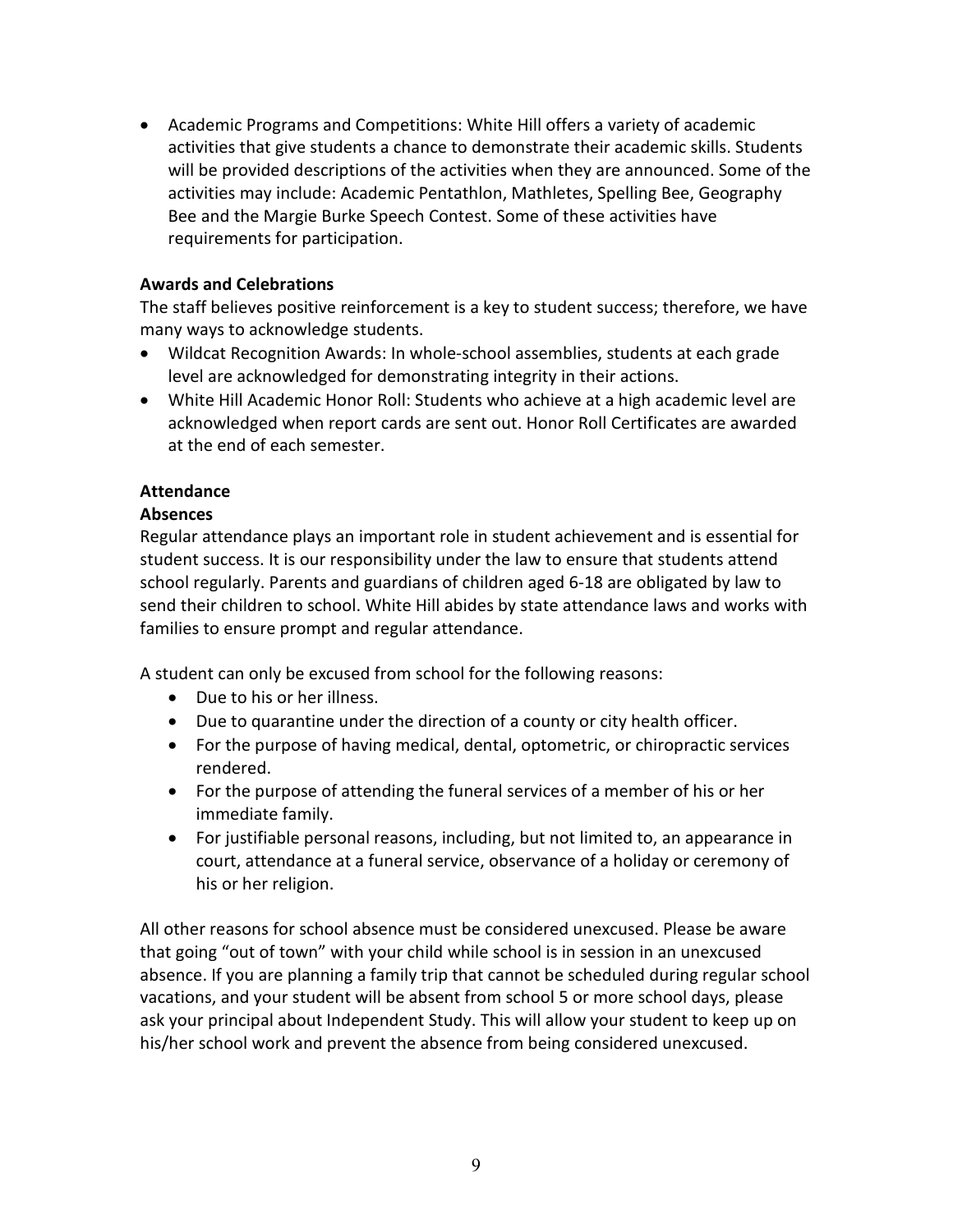#### **What happens if my student has unexcused absences?**

Once a student misses 30 minutes of instruction without an excuse three times during the school year, California Education Code 48260 requires that the student be classified as a "truant" and reported to the proper school authority. This classification and referral helps emphasize the importance of school attendance and is intended to help minimize interference with instruction. In addition to the reporting requirement, the law states that the school district must notify the parent or guardian of the absences, and that the notification must include specific information related to the student's unexcused absences.

#### **What happens if my student has unexcused absences after the first notification?**

Once a student has been absent from school three or more times without a valid excuse and has been notified of the absences, any additional absence from school requires that the student be reported as a "chronic truant" and the parent be notified again. At this time, the school administrator needs to make a conscientious effort to hold a conference with the parent or guardian and the student to explain the compulsory attendance law and the importance of being in school for school success.

# **What happens if my student continues to be absent even after the conference with the school?**

If your student continues to have unexcused absences after the conference with the school, the school must again notify you that your student has been absent and must be declared a "habitual truant." The school must make every effort to have your student attend school and if your student continues to be absent from school without a valid excuse, a referral will be made to the Student Attendance Review Board (S.A.R.B.) which is operated by the Marin County Office of Education.

# **What happens if my student's absences are due to an illness?**

When a student is absent from school due to illness and those absences total more than 14 school days, the school must require a physician's note to verify any further absences (Board Policy 5113). If this illness is long term (requiring your student to be absent from school 3 weeks or more) you should talk to your school principal. Your student may be eligible for home and hospital instruction.

Regular school attendance is important to ensuring that all students are reaching their potential in school.

# <span id="page-10-0"></span>**Education Code Section 46010.1**

This law allows the school to provide consent for a student to leave campus to visit a physician or clinic during school hours without the consent of a parent or guardian. **Absences Relating to Activities**

<span id="page-10-1"></span>Students who are absent on a school day on which a school activity such as a concert, play, dance or sporting event is scheduled may not participate in that activity.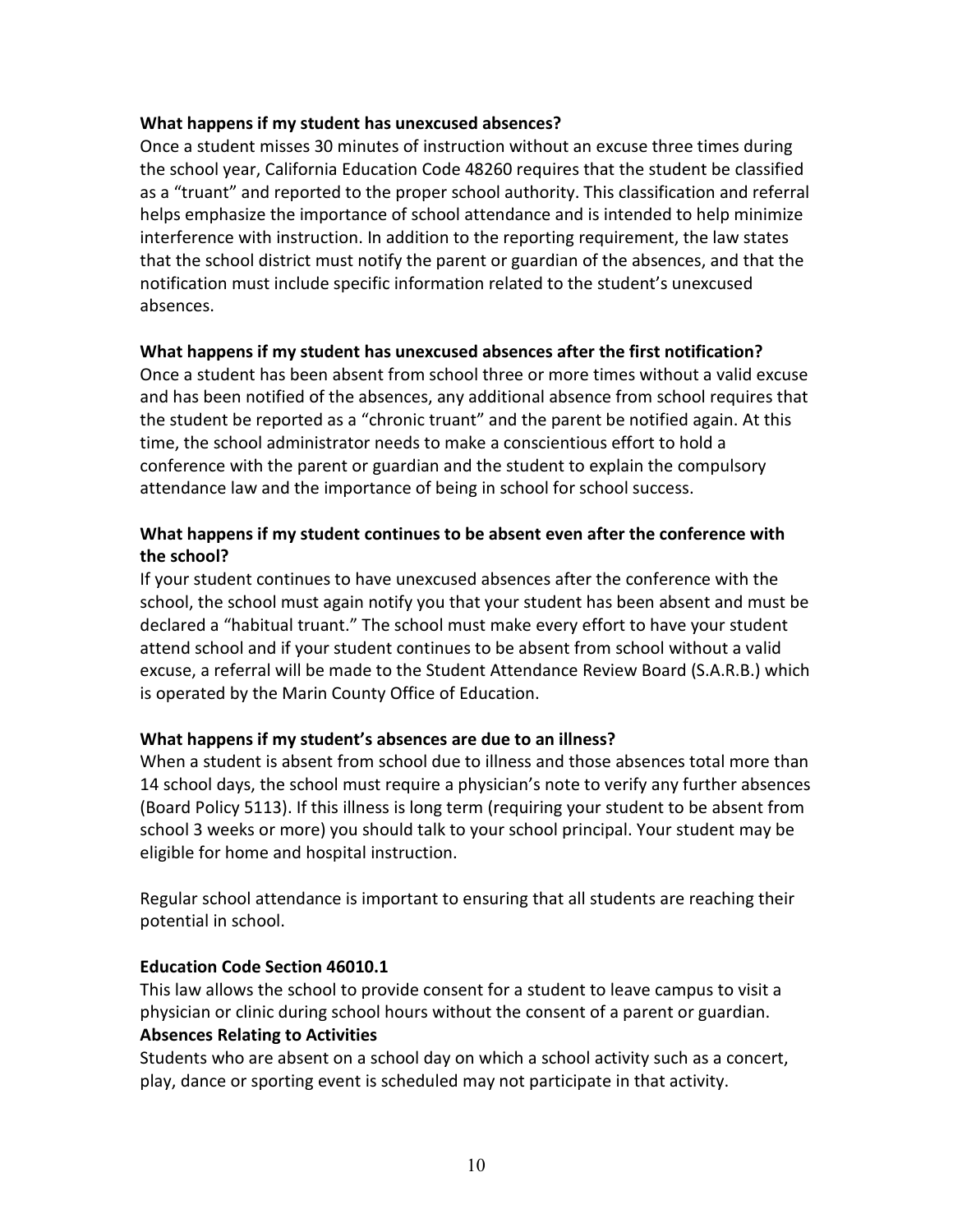Exceptions may be made in advance with the Principal's or Assistant Principal's permission.

# <span id="page-11-0"></span>**Notification of Office Regarding Absences / Late Arrivals**

Please report absences to the school Attendance Office by 9:00 a.m. (454-8390 ext. 106) or emai[l whattendance@rossvalleyschools.org](mailto:whattendance@rossvalleyschools.org) on each day of the student's absence. We have a 24-hour voicemail system for your convenience.

# <span id="page-11-1"></span>**Tardy Policy**

Students are considered tardy if they are not in the classroom and ready to work when the bell rings. A student who arrives late to school must be checked in at the Attendance window before going to class. Students who arrive late to school or classes impede their own academic progress and interrupt the learning process for others.

Tardy students may be excused only for the following reasons:

- 1. Illness
- 2. Medical, dental, or court appointment
- 3. Death in the student's immediate family
- 4. Act of Nature

The following are consequences for students who are tardy may include:

- Student/Parent conference
- After school detention
- Lunch duty
- Loss of privileges
- Formal School Attendance and Review Team (SART) meeting

# <span id="page-11-2"></span>**Independent Study Contract**

If a student must be absent from school for five or more consecutive days for a family or religious obligation, it is possible to arrange for an Independent Study Contract.

# **Curriculum and Instruction**

# <span id="page-11-3"></span>**Academic Rights and Responsibilities**

- 1. All students shall have the opportunity to take any classes offered, subject to scheduling, academic requirements and enrollment limitations.
- 2. Students have the right to receive grades based on their achievement and participation.
- 3. Students must take responsibility for their learning and academic achievement and are expected to behave in a manner that promotes a healthy learning environment for their peers.

# <span id="page-11-4"></span>**Student Files**

A student's permanent record file shall include information on his/her academic and behavioral records, achievements, and awards. Such a file shall not be disclosed to any person or agency outside the school, except to the student's parent/guardian, without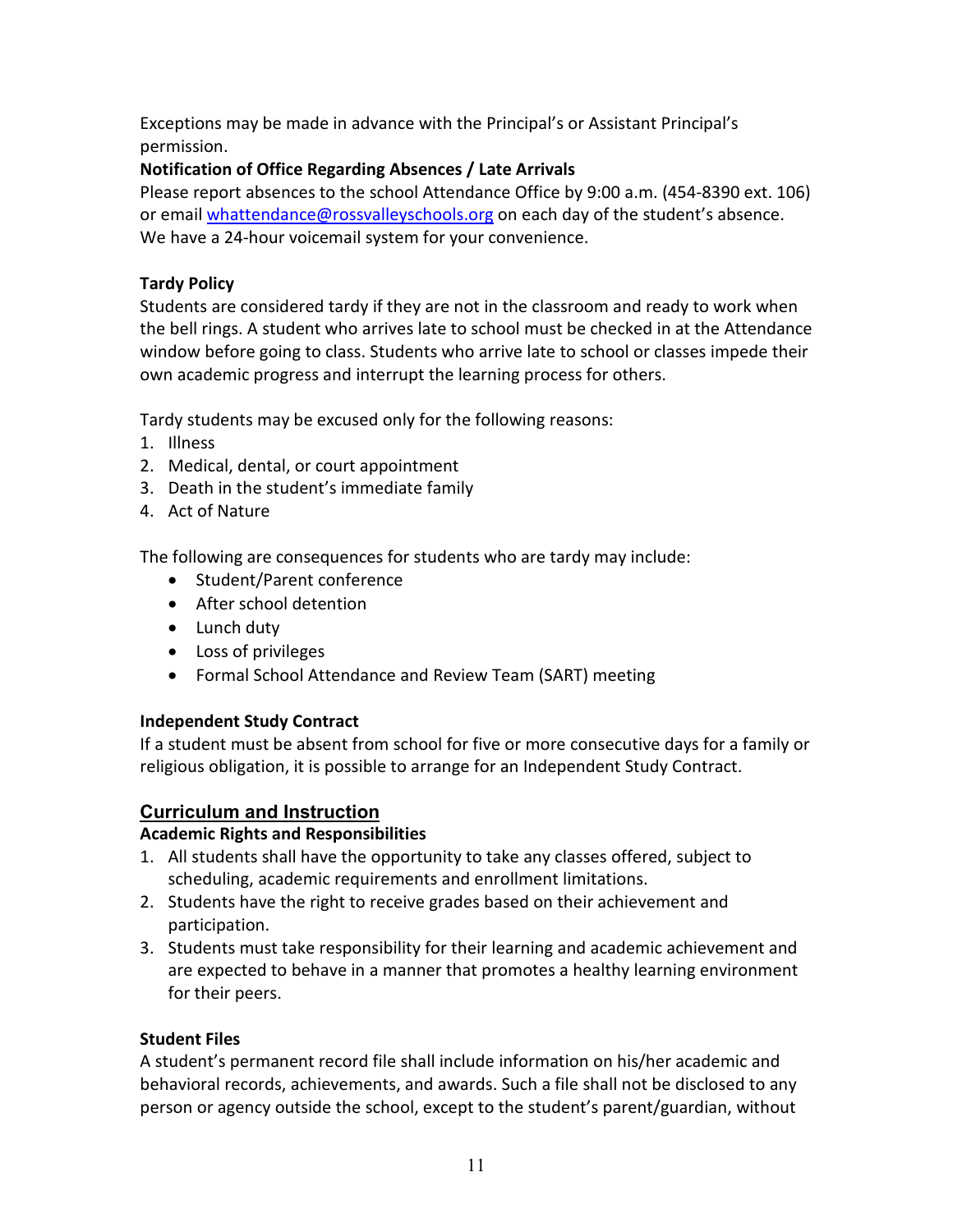permission. All other records shall be available only to the student, his/her parent/guardian, and the school staff. All records shall be governed by strict safeguards for confidentiality.

#### <span id="page-12-0"></span>**Class Placement**

Assigning students to classes is a lengthy process that involves a team effort by teachers and administrators. In order to provide the best possible learning environment for each student, placement decisions include gender and ethnic balance, levels of academic achievement, balance of students with special needs and student interest, motivation and behavior. There is a procedure by which parents may provide input about their child in relation to class placement. Board Policy 6152 outlines that process and includes a form by which parents can communicate their child's academic needs and learning style. Requests for specific teachers are discouraged. However, listing the individual needs of your child enhances the ability of the school staff to make the best possible placement. We will do our best to work with parents toward that goal and consider all input. The Principal does reserve the right to make the final decision on student placement. Finally, please note that any requests of schedule changes during the first three weeks of school will not be accepted.

#### <span id="page-12-1"></span>**Homework**

White Hill Middle School recognizes the importance of appropriate homework. It not only reinforces material that is presented in class but helps student develop life-long study habits. Students' academic success and grades are based partly on homework, so it is important for families to allow sufficient time and study space for their children to complete assignments.

Board Policy establishes the following guidelines regarding the daily time allotments for homework in middle school (Monday-Thursday): "Twenty minutes per academic subject is the maximum at the middle school level. The time allotment includes work toward long-term projects." (BP 6154, AR 6154)

Teachers work together in teams to make sure that assignments are coordinated and that students are not working on several major projects at the same time. If you have concerns about your child's homework, do not hesitate to contact your child's teacher(s) for assistance.

# <span id="page-12-2"></span>**Make-Up Work**

If your child has been absent, or is going to be absent from school for three or more days, please contact the office and request make-up work as soon as possible. **Students will be given the same amount of days they are absent to make up absent work.**  Homework assignments are normally available after 3:30 PM on the day following the request. For shorter absences (one to two days), the student can check for assignments on the class website or pick them up when he or she returns to school. Students are also encouraged to have a "study buddy" to call to obtain missed assignments and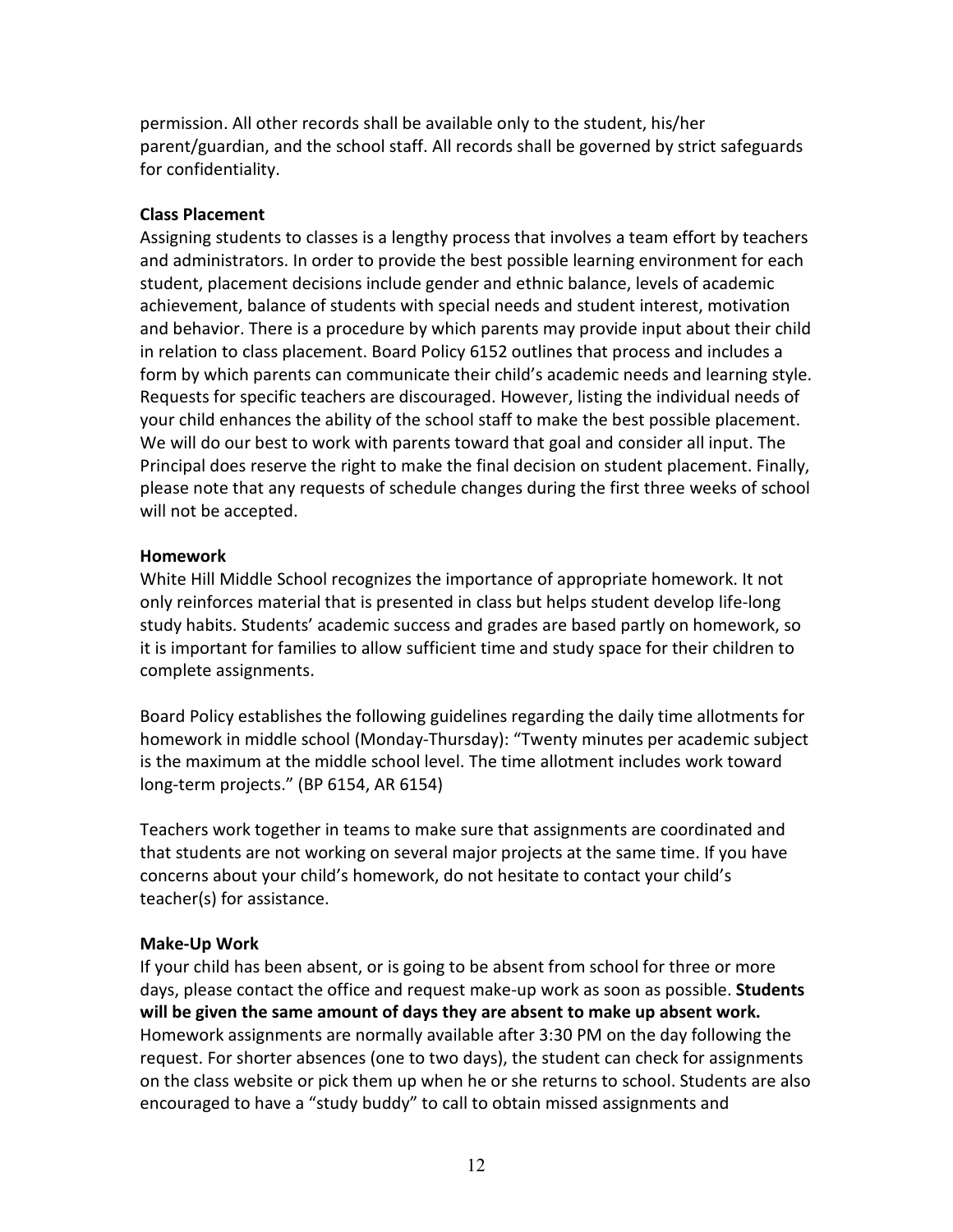information. Long term projects are always due on the designated day unless prior arrangements have been made between the student and the teacher.

# <span id="page-13-0"></span>**Late Work Policy**

The White Hill Late Work Policy is intended to support students staying on top of their work and meeting expected deadlines for assignments. The goal is to help students become responsible for their school work and successfully participate in the learning culture of their classroom. When students consistently turn their work in on time, they will learn more, feel better about their classroom experience and develop the confidence and executive functioning skills necessary to be successful in the future. **Generally:**

- 1. All assignments (including long-term assignments) are due on the due date.
- 2. Late assignments turned in within a week will result in a reduction in grade (percentage reduction determined by departments and/or grade level teams.)
- 3. After one week, if the missing assignment is not turned in, the student will earn a "0" for the assignment and the assignment will not be able to be turned in at a later date.

# **Absences:**

In the case of student absence, work will be accepted for full credit up to the number of days the student was absent.

\*Special circumstances may allow for this policy to be adjusted with teacher/administrative approval.

\*\*Students with an IEP may also have this policy amended per teacher recommendation.

# <span id="page-13-1"></span>**Field Trip and Assembly Homework Policy**

If a student misses class in order to attend a school activity such as a field trip, concert, or assembly, it is his or her responsibility to inform the teacher ahead of time and to make arrangements to finish the work that was missed. If an assignment is due on the day that the student is absent, he or she must turn in the work on the following day at the latest.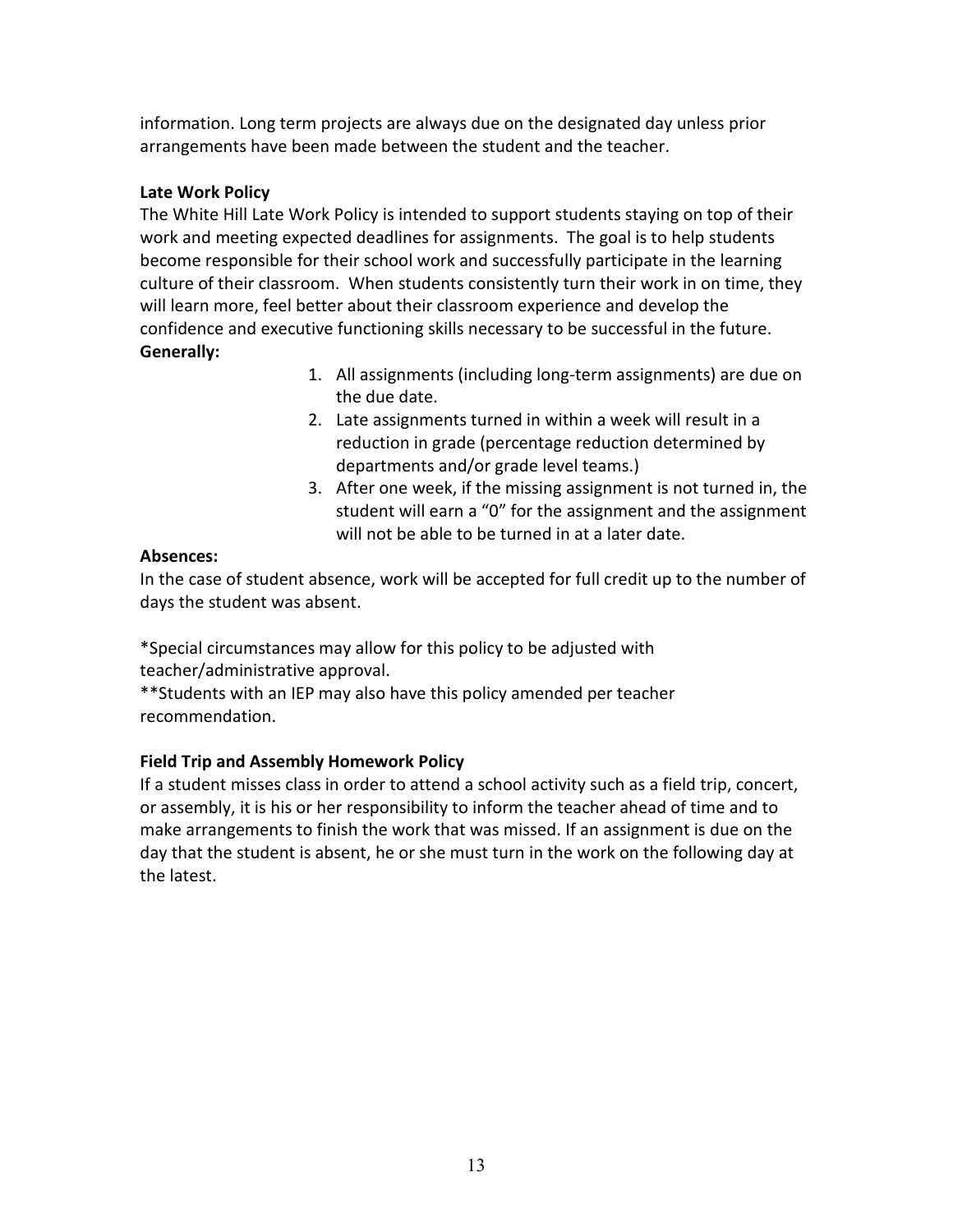#### <span id="page-14-0"></span>**Grading and Report Cards**

Grades are given at the end of each marking period on report cards. Grades on report cards are considered the final mark. Parents will be notified in the middle of each quarter if their student is earning a C- or below or has dropped a full grade from the previous marking period. Whenever grades for achievement are given, they will be reported as follows:

| A (94-100%)      | <b>Outstanding Achievement</b>   | 4.0 grade points |
|------------------|----------------------------------|------------------|
| A- (90-93%)      |                                  | 3.7 grade points |
| $B+(87-89%)$     |                                  | 3.3 grade points |
| B (83-86%)       | Above Average Achievement        | 3.0 grade points |
| B- (80-82%)      |                                  | 2.7 grade points |
| $C+(77-79%)$     |                                  | 2.3 grade points |
| $C(73-76%)$      | Average Achievement              | 2.0 grade points |
| C- (70-72%)      |                                  | 1.7 grade points |
| $D+(67-69%)$     |                                  | 1.3 grade points |
| $D(63-66%)$      | <b>Below Average Achievement</b> | 1.0 grade points |
| $D - (60 - 62%)$ |                                  | 0.7 grade points |
| $F(0-59%)$       | Little or No Achievement         | 0.0 grade points |
|                  | Incomplete                       | 0.0 grade points |
|                  |                                  |                  |

Incomplete grades on report cards must be made up within two weeks of the end of the marking period. Incomplete grades that are not made up within the allotted time may become F's. It is the student's responsibility to contact the teacher to find out what must be done to change an incomplete grade.

#### <span id="page-14-1"></span>**Citizenship and Work Habit Marks**

Report cards will also report citizenship and work habits. The following criteria will be used to determine marks in citizenship and work habits:

# **Citizenship:**

**O** (Outstanding): A student who is more than well behaved; who brings a positive force to the class on a consistent basis; consistently behaves in a way that improves the climate of the classroom; consistently follows directions; consistently is on task; consistently participates; received very few, if any, warnings or redirections during the grading period

**S** (Satisfactory): A student who is well behaved on a regular basis; who regularly follows directions; most of the time is positive in class; rarely requires reminders to stay on task; may have received a small number of warnings, redirections or low-level consequences during the grading period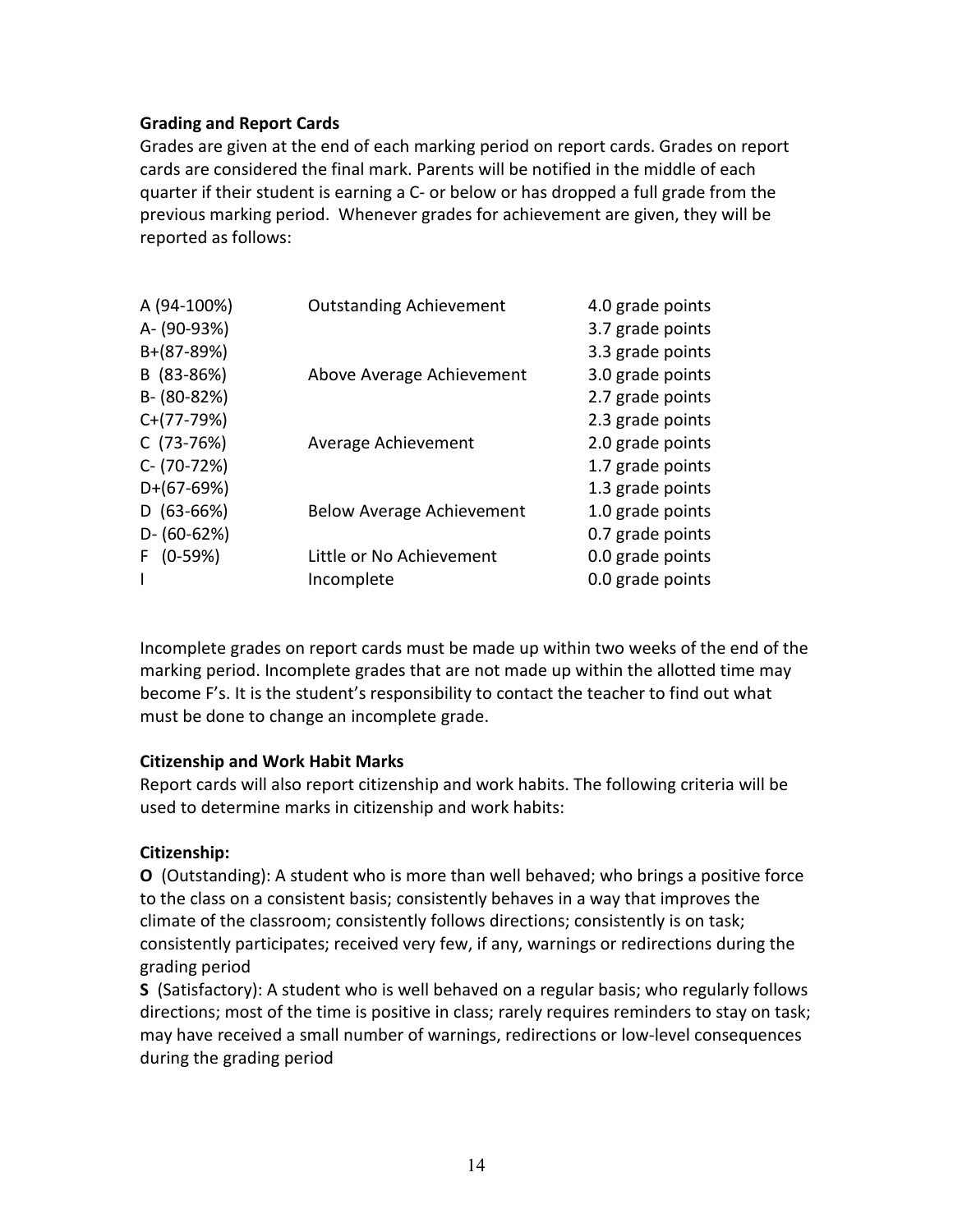**I** (Inconsistent): A student who has as many good days as bad days; who requires frequent reminders to follow directions; requires frequent reminders to stay on task; received many warnings, redirections, or low-level consequences during the grading period; may have been referred to the administration during the grading period **N** (Needs Improvement): A student whose behavior is frequently unruly; who consistently requires reminders to follow directions; consistently requires reminders to stay on task; sometimes brings a negative force to the classroom; received a significantly large number of warnings, redirections, and/or low-level consequences; may have been referred to the administration during the grading period

**U** (Unsatisfactory): A student whose behavior is consistently unruly, who is disrespectful and/or defiant; consistently acts in ways that negatively affect the climate of the classroom; warnings and redirections have had little effect, received a significant number of consequences and was referred to the administration during the grading period.

# **Work Habits:**

**O** (Outstanding): A student who consistently gives full effort; who consistently shows dedication to learning and perseverance; consistently strives to learn as much as possible; rarely, if ever, misses an assignment, consistently completes work on time; consistently willing to take on challenging work

**S** (Satisfactory): A student who generally gives adequate effort; who often shows dedication to learning and perseverance; frequently strives to learn as much as possible; may have missed or turned in late a small number of assignments, generally willing to take on challenging work

**I** (Inconsistent): A student who has as many good days as bad days; who sometimes gives adequate effort, sometimes doesn't; sometimes shows dedication to learning; may have missed or turned in late a significant number of assignments; may turn in incomplete assignments; inconsistent willingness to take on challenging work

**N** (Needs Improvement): A student who rarely gives adequate effort; who rarely shows dedication to learning; often indifferent to assignments; has missed or turned in late a significant number of assignments; rarely, if ever, willing to take on challenging work; work that is produced is often below ability level, unorganized, underdeveloped, and incomplete

**U** (Unsatisfactory): A student who rarely gives any effort at all; who rarely shows any interest in learning; consistently shows indifference to assignments; rarely turns in complete work on time; working significantly below ability level

# <span id="page-15-0"></span>**Promotion and Retention**

As early as possible in the school year, the school administration shall identify students who are at risk of being retained and notify the parents or guardians of those students in accordance with law and with district policy. A student will be considered at risk of retention based on grades, attendance, and performance on standardized tests.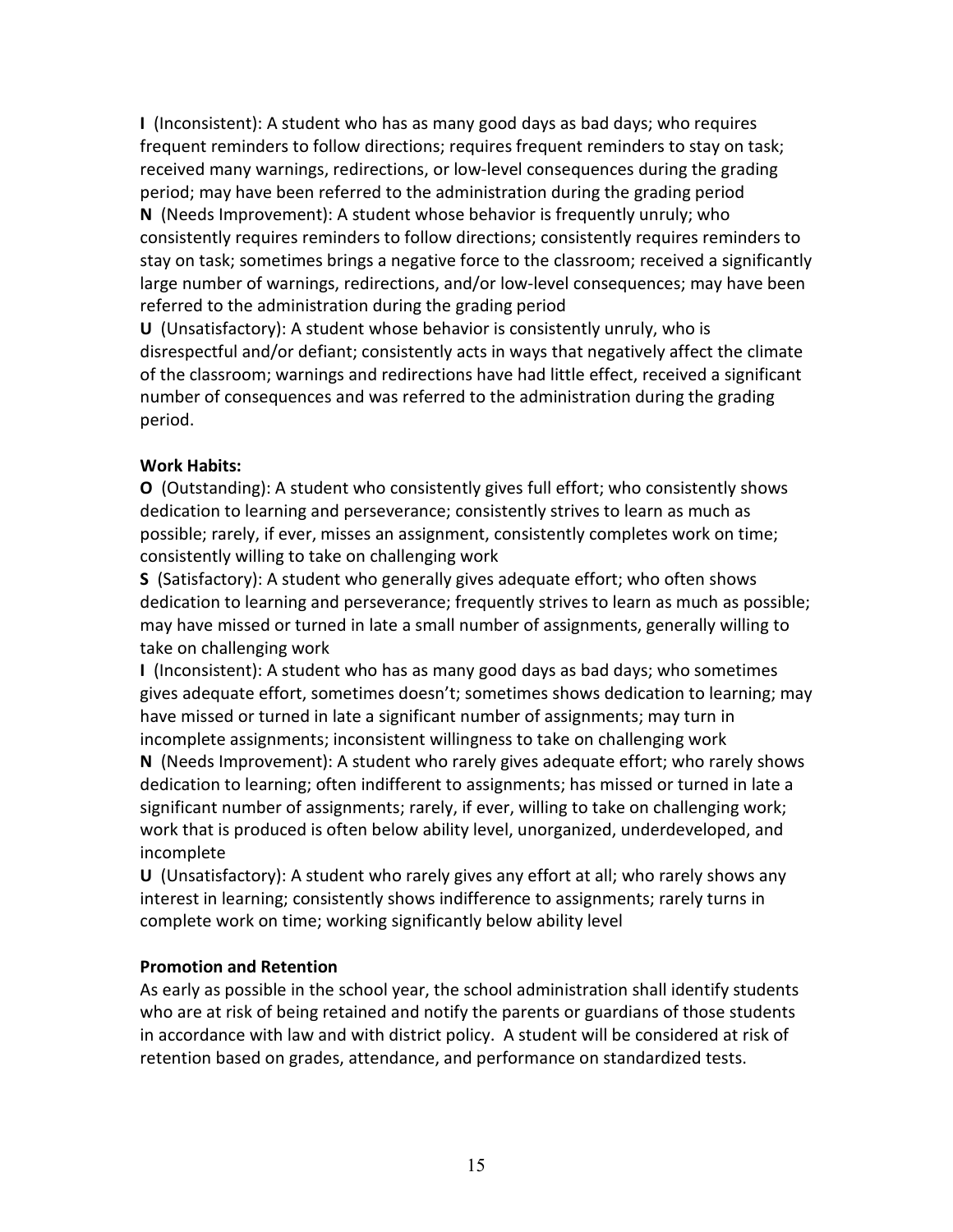When a student is recommended for retention or is identified as being at risk for retention, the school administration shall provide opportunities for remedial instruction to assist the student in overcoming his/her academic deficiencies. Such opportunities may include but are not limited to tutorial programs, mentorship programs, and before/in/after-school programs.

Promotion and retention decisions for Special Education students will be made by the IEP team, and for English Language Learner (ELL) students through a student study team.

Any  $8<sup>th</sup>$  grader on Loss of Privilege (LOP) may not be allowed to participate in end of year activities and/or the graduation ceremony.

The administration will make the final decision regarding individual students.

# **Support Services**

# <span id="page-16-0"></span>**Special Needs**

White Hill provides services for the needs of students who qualify for Special Education, including Speech and Language, Occupational Therapy, Resource Specialist Program, and Learning Center. White Hill provides academic and behavioral accommodations and modifications for students who are eligible under Section 504 of the Rehabilitation Act.

A Student Study Team, made up of teachers, administrators and other support staff, reviews the special needs of referred students and recommends the appropriate school and community services necessary for the student's success. Students may be referred by staff, parents, and community members or by students themselves.

# <span id="page-16-1"></span>**Counseling**

White Hill offers academic and mental health counseling services to students in need. Our counselors make referrals and provide advice for students and families. For more information, contact the school office at (415) 454-8390, and the office staff will refer you to the appropriate person.

# <span id="page-16-2"></span>**Crisis Response Plan**

To provide effective response in the event of an emergency during school hours, the school Principal and the Superintendent will make decisions and determine actions within a framework of student and employee safety. In an emergency, all students are to remain on campus unless and until campus evacuation is carried out. Based on the nature of the emergency, students will be instructed to: drop and cover; evacuate buildings and assemble with supervising staff in prearranged areas; listen for instructions; and stay with a supervising adult. As stated on the school emergency card, in case of a disaster, students will only be released to those persons listed on the emergency card as alternative contacts.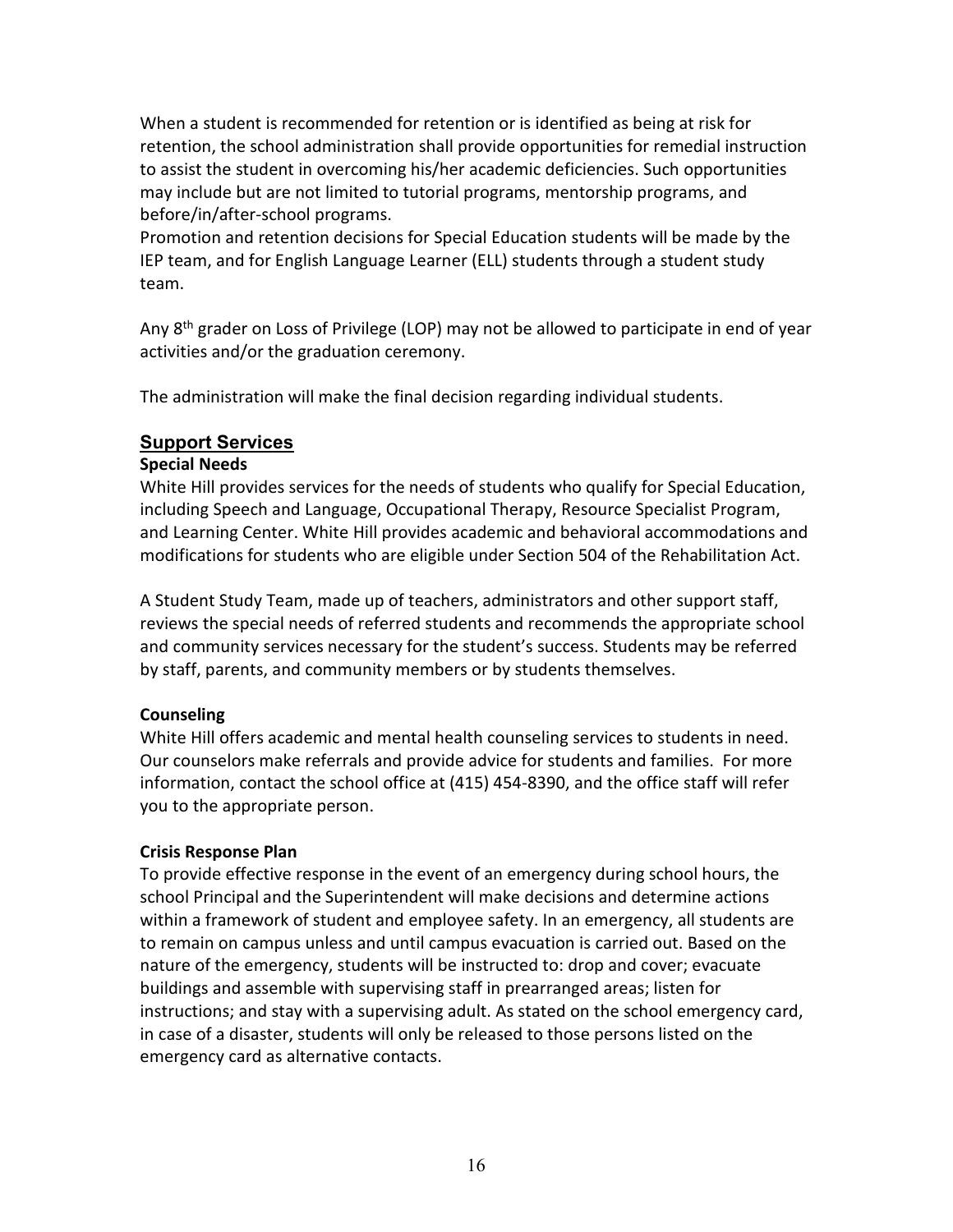# **Student Conduct and Discipline**

# <span id="page-17-0"></span>**Students' Rights and Responsibilities for Middle School**

All White Hill Middle School, students have the right to an education that encourages them to reach their potential and is based on a meaningful curriculum. All students have the right to a safe school environment and the opportunity to learn without unnecessary distractions. In turn, each student has the responsibility to obey the laws and rules that govern our society and our school and to treat other members of the community with respect.

- 1. Students will be encouraged to develop to their full potential.
- 2. Personal safety and personal property will be reasonably protected.
- 3. Students shall have access to consultation with school personnel within a reasonable period of time after a request has been made.
- 4. Students have the right to security of their possessions, papers and effects. School personnel will respect students' privacy rights and follow the law in regard to those rights.
- 5. All rights given to students by local, state and federal law will be protected.

# **General Conduct Expectations**

# <span id="page-17-1"></span>**Assemblies**

- 1. Sit with your class and teacher.
- 2. Enter and exit the assembly in an orderly manner. If wearing a hat or a hoodie, remove it as you enter the gym.
- 3. Show respect for and courtesy to the people putting on the assembly.
- 4. Remain seated appropriately until dismissed by the person in charge. Do not sit or stand on any gymnasium equipment.

# <span id="page-17-2"></span>**Field Trips**

- 1. Students must have a permission slip signed by a parent/guardian to attend a field trip.
- 2. Students may not switch to another car or leave a field trip location early without permission from the field trip coordinator and/or teacher in charge.
- 3. Parent/Guardian drivers must complete and have a Field Trip Driver form on record at the school.
- 4. Parent/Guardian drivers and chaperones may not leave the field trip location without permission from the field trip coordinator and/or teacher in charge.
- 5. Parent/Guardian drivers and chaperones must be of at least 25 years of age**.**
- 6. Administration and staff reserves the right to not take a student on a field trip and staff may request that the student's parent/guardian serve as a chaperone in order for the student to be allowed to attend.
- 7. All school rules, Board Policies, and State Education Code are in effect. Students who violate behavioral rules will be disciplined accordingly and may not be allowed to attend the next field trip/s.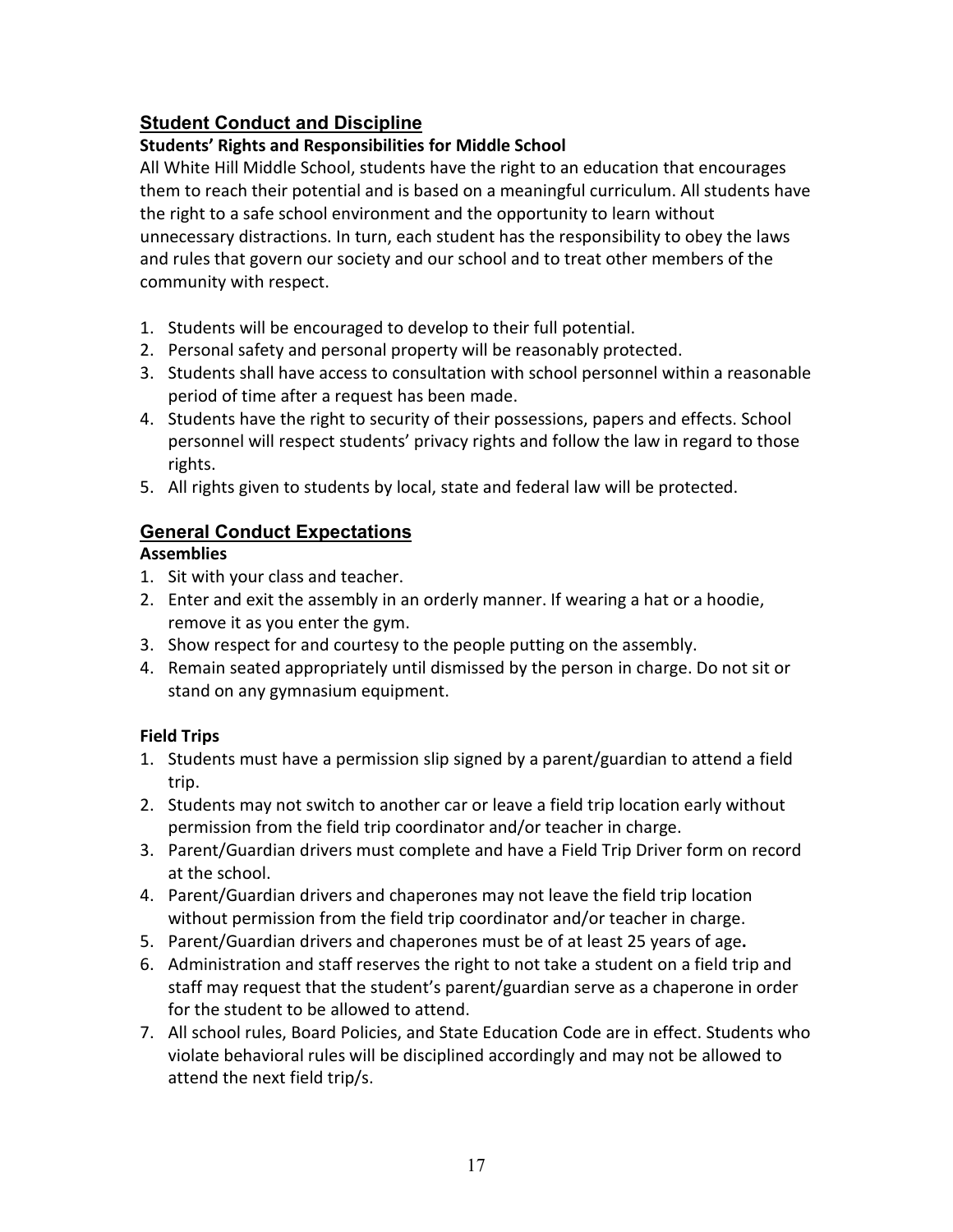# <span id="page-18-0"></span>**Lunchtime**

- 1. Students are asked to eat in designated areas only.
- 2. Students are asked to place all bags, paper and uneaten lunches in the garbage cans and use the recycling containers.

# <span id="page-18-1"></span>**Appropriate Possessions**

- 1. Students are to have possessions necessary for educational objectives, e.g. binders, paper, books, writing utensils, shoes, etc. It may help students to think of appropriate possessions this way: If it's not needed for a class or school activity, then it's not necessary to have at school.
- 2. Fireworks, weapons, dangerous objects and look-alike weapons are not allowed on school grounds or on the bus. Possession or use of dangerous objects on the way to or from school, on school grounds or on the bus is strictly prohibited and subjects the possessor to immediate disciplinary action including but not limited to; suspension, a possible recommendation for expulsion, and/or referral to law enforcement.
- 3. Electronic communication and listening devices such as cell phones, pagers, CD and MP3 players, iPods, etc. may be used before and after school only. If it is being used during the school day, school personnel may confiscate it. Students will receive a warning for the first offense, and a parent must pick up the phone in the office for second or subsequent offenses.
- 4. No photos or video recordings may be taken on campus ever unless given permission by a teacher.
- 5. Students may not sell (or offer for sale) personal items.
- 6. Students may not make bets or play games that involve betting or the exchange of money or property.
- 7. Students should not have laser pointers, correction fluid, Crazy Glue, permanent markers, rubber cement, cologne or cologne deodorant sprays (such as AXE) with them while at school.

# <span id="page-18-2"></span>**Food and Drinks**

- 1. Food and drinks are not allowed in the halls or classrooms except under special circumstances.
- 2. Glass containers and soda of any kind are not permitted on the school campus.
- 3. Gum, sunflower seeds, and other shelled seeds or nuts pose a litter and maintenance problem and are not to be brought to school.

# <span id="page-18-3"></span>**Academic Integrity**

White Hill is committed to encouraging students to assume responsibility for their own ethical behavior and to support academic honesty among others. In pursuit of this ideal, students are expected to do their own work at all times, and understand that cheating will adversely affect their grades and how they are perceived by others.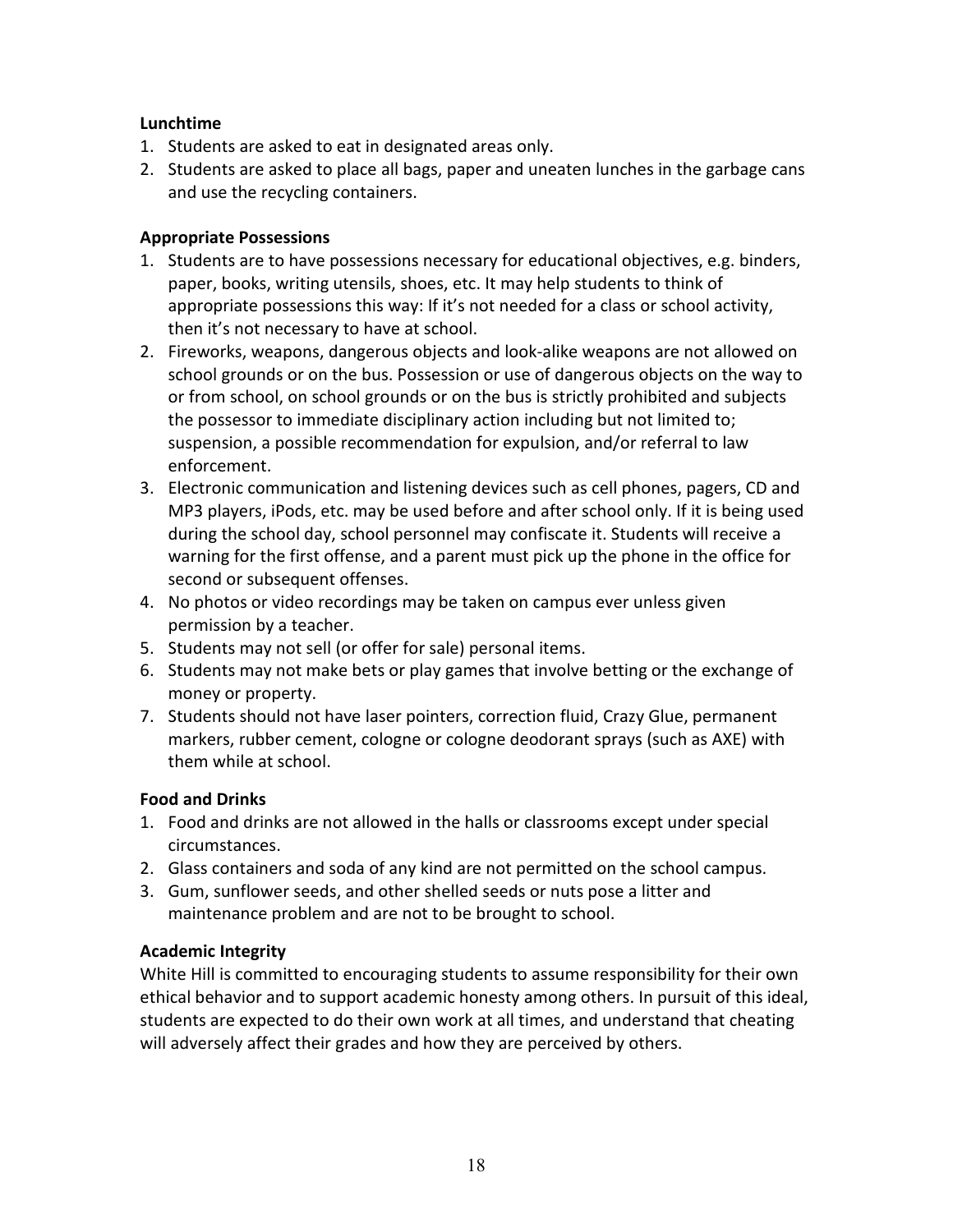Cheating is defined as "obtaining or providing information or material for the purpose of claiming credit or grades dishonestly, or to help another person claim credit or grades dishonestly." Examples of cheating include but are not limited to:

- Any talking or exchanging of information during a quiz or exam
- Having any item that might be used inappropriately on a quiz or exam
- Looking in the direction of another student's quiz or exam
- Providing test questions or answers to students who have not taken a particular test
- Allowing another student to copy from homework, tests or quizzes.
- **Presenting any material for credit not authored by the student**
- Claiming credit for group work to which the student did not contribute

Consequences for academic dishonesty (cheating):

- 1. First offense no credit on the assignment or test, referral to the office, parent contact, and lunch duty
- 2. Second offense no credit on the assignment or test, referral to the office, parent conference, lunch duty, detention and possible counseling referral
- 3. Third offense referral to the office, parent contact, counseling required, possible suspension and possible removal from the course with a failing grade

#### <span id="page-19-0"></span>**Dress Policy Guidelines**

**Historical Overview** - Our need to review and improve the dress code became apparent during the 2012-2013 school year due to the emphasis on revealing clothing in current fashions. To create this new policy, staff, parents, students and administration met several times to identify potential dress code issues and to create a solution that would guide students toward clothing choices that are appropriate for the learning environment.

**DRESS POLICY** - Ultimately, parents are responsible for what children wear, and though student expression is important, there is a fine line between student expression and what is appropriate to be worn in a learning environment. Clothes appropriate for weekend wear may not also be appropriate for school. While we at White Hill respect the individuality of every learner, good grooming is expected of students at all times during the school day, and at all school functions and activities. A dress code is in place to ensure that White Hill students are dressed for an academic atmosphere of purposeful learning and responsible citizenship. These guidelines will help students to make good choices about what to wear to school.

#### **Inappropriate attire worn at school will result in the following first step:**

• Change into school-provided P.E. clothing options. Dress-code violation clothing will remain in the office until the P.E. clothing is returned cleaned.

#### **Repeat offenses will result in the following:**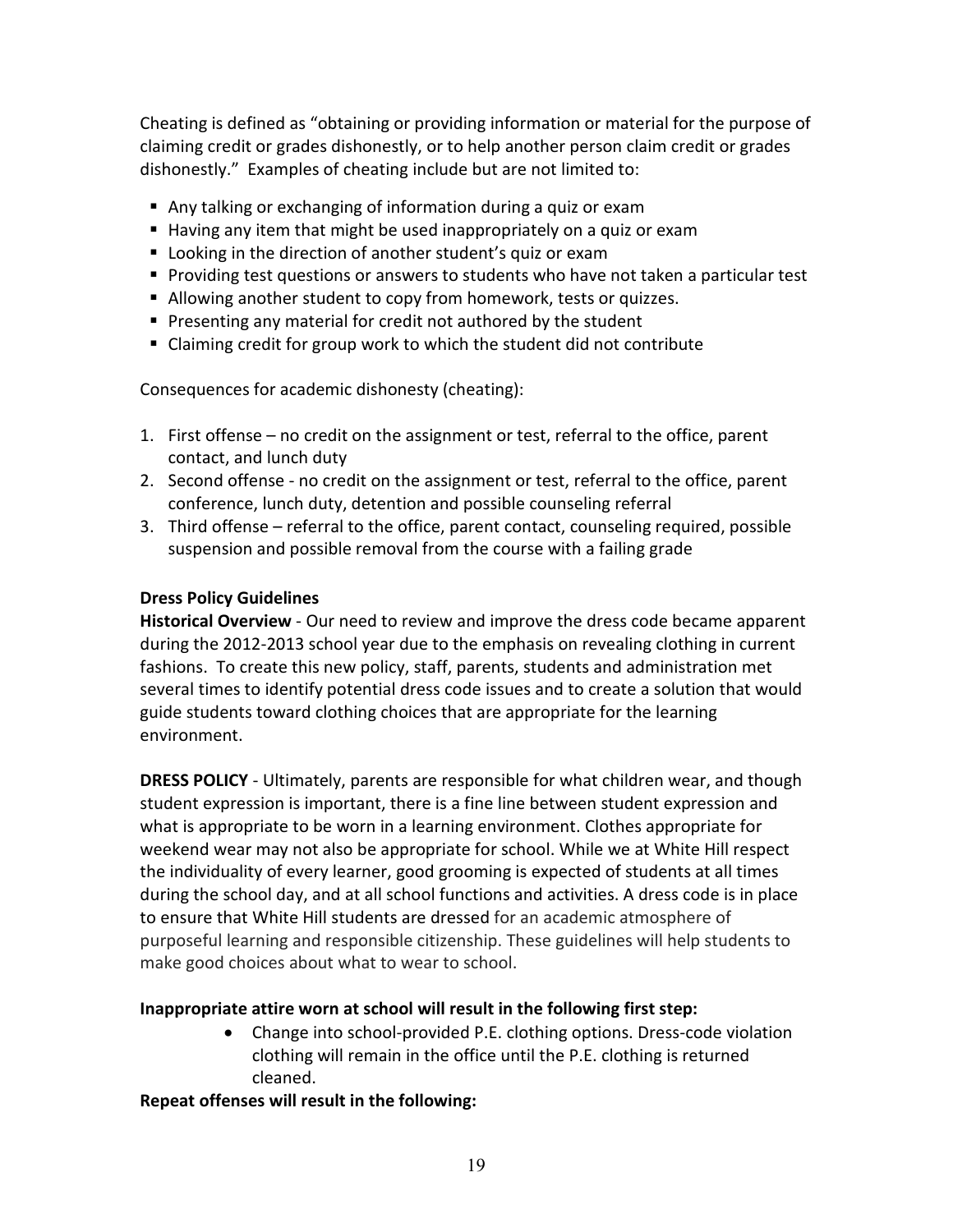- Parent contact/conference
- Additional disciplinary measures which may include lunch-duty, detention, and suspension.

#### **DRESS POLICY GUIDELINES:**

| <b>Appropriate for the Learning Environment</b>                           | <b>Inappropriate for the Learning Environment</b>                                                                                                                                                                                                                                                      |
|---------------------------------------------------------------------------|--------------------------------------------------------------------------------------------------------------------------------------------------------------------------------------------------------------------------------------------------------------------------------------------------------|
| Tank tops with minimum 2 inch width straps.                               | Tank tops with straps that have a width of less<br>than 2 inches-this includes the racerback tank<br>tops (that expose too much of your skin so they<br>are not allowed either). If your tank top<br>armpits are too big, your undergarments may<br>be seen and this is a violation of the dress code. |
| T-shirts that cover undergarments, backs,<br>stomachs, and cleavage.      | T-shirts with plunging necklines, halter tops,<br>strapless tops, backless tops. Many v neck t-<br>shirts will be too low cut.                                                                                                                                                                         |
| When student's hands are raised above the head,<br>no midriff is showing. | When student's hands are raised above the<br>head, the midriff is showing.                                                                                                                                                                                                                             |
| Pants with a belt to keep pants from slipping<br>down.                    | Pants that are baggy, falling off, showing<br>undergarments.                                                                                                                                                                                                                                           |
| Shorts that have a hem no higher in length than<br>mid-thigh.             | Short shorts - higher than mid-thigh even with<br>leggings or tights underneath.                                                                                                                                                                                                                       |
| Skirts & dresses that have a hem no higher in<br>length than mid-thigh.   | Skirts & dresses that are higher than mid-thigh<br>$\bullet$<br>are not in compliance with the dress code.<br>Anything that is higher than mid-thigh is a<br>violation even with leggings or tights<br>underneath.                                                                                     |
| Leggings/yoga pants                                                       |                                                                                                                                                                                                                                                                                                        |
| Hats and hoods removed inside all buildings.                              | Hats and hoods left on inside buildings.                                                                                                                                                                                                                                                               |
| Logos on clothing that are school appropriate.                            | Logos on clothing that have profanity, drugs,<br>alcohol, offensive slogans or images.                                                                                                                                                                                                                 |
| Jackets and sweatshirts layered over dress-code<br>approved clothing.     | Jackets and sweatshirts over clothing that is not<br>$\bullet$<br>dress-code approved - for example, wearing a<br>spaghetti strap tank top under an open jacket<br>or zipped hoodie or a transparent shirt over a<br>spaghetti strap tank is a violation of the dress<br>code.                         |
|                                                                           | Skin-tight clothing such as body-hugging skirts<br>and dresses.                                                                                                                                                                                                                                        |
|                                                                           | Slippers.                                                                                                                                                                                                                                                                                              |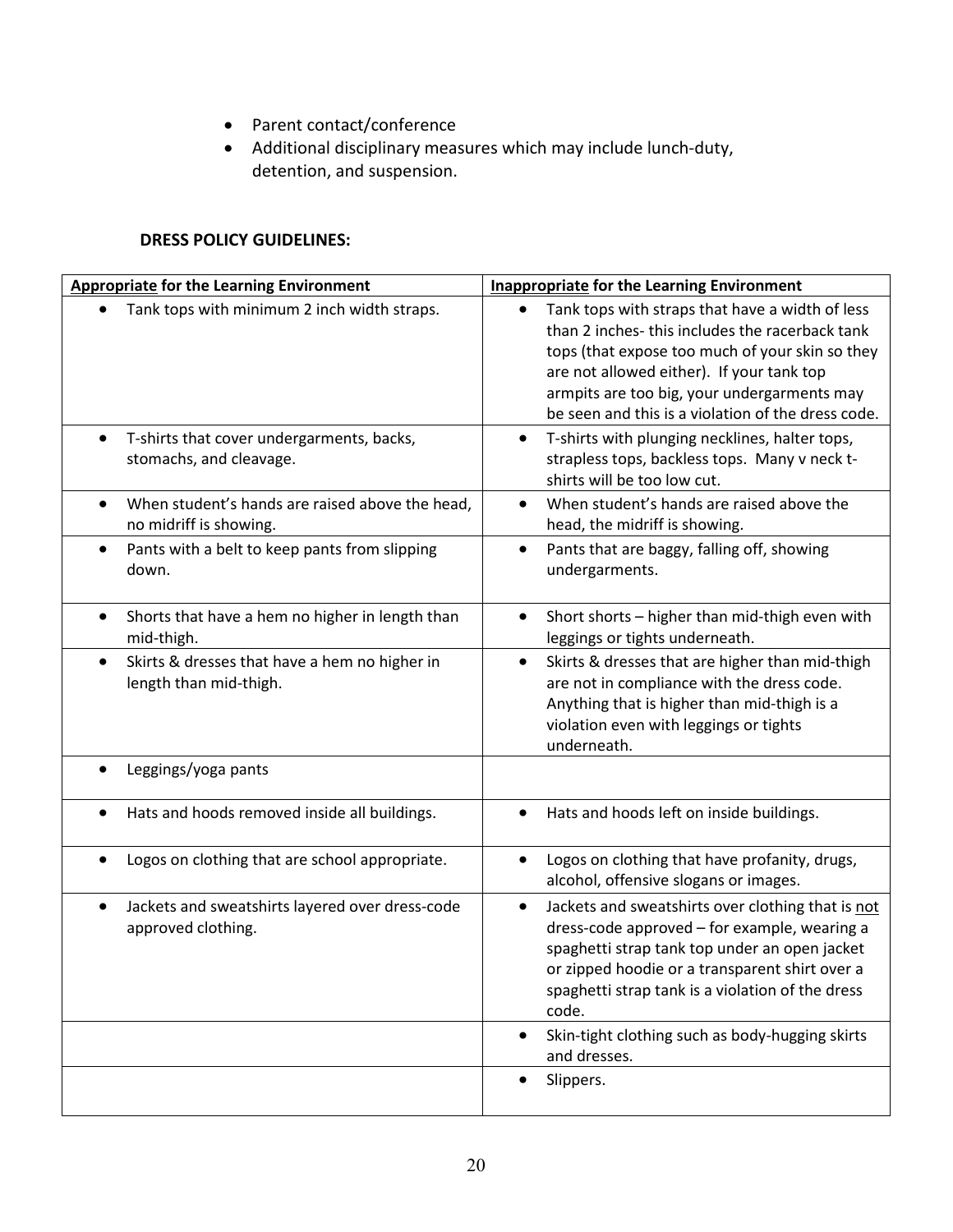#### <span id="page-21-0"></span>**Technology Use**

The computers and technology here at White Hill are valuable resources for students and teachers. Technology is not only a tool used for learning, but it also improves the ability of students to meet the challenges of the future. It is important that the equipment, including computers, ChromeBooks, iPads, printers, DVD players and calculators be available and in good working order.

Violation of appropriate use of school computers, the Internet, or any other technological equipment or software will result in disciplinary action. Such violations include, but are not limited to: breach of privacy or security; transmission of copyrighted materials; threatening, harassing, obscene text or material; altering or removing computer files not belonging to the user; transmission of material promoting illegal activities; disconnecting equipment; or damage/vandalism of any kind.

# <span id="page-21-1"></span>**Inappropriate Public Displays of Affection**

Middle school students are in various stages of maturation and development and need a socially and emotionally safe learning environment. Engaging in behaviors that are excessively intimate in nature such as kissing (or other inappropriate intimate physical contact) are not allowed at school, during school activities, or on the buses.

#### <span id="page-21-2"></span>**Bicycles**

- Bicycles must be placed in bike stands and locked. Bicycles should not be leaned up against the fence. Students should use a high-quality lock and should check to make sure that the lock is secure.
- Riding double is not allowed.
- Riders are to dismount once they arrive on campus.
- State Law requires that students wear properly fitting bicycle helmets.
- Although the school takes reasonable steps to ensure the security of students' bicycles, students bring their bikes to school at their own risk.
- Do not ride up or down Glen Drive, through the parking lot or enter or exit through the entrance driveway.

# **Skateboards, Razors, Ripsticks, etc.**

Skateboards, roller blades, scooters, etc. may not be ridden on campus. These items must be stored in the shed behind the office at the beginning of the school day and remain in one location until afternoon dismissal. Failure to comply with this policy may result in the item being confiscated. Repeated violations may require a parent pickup of the item and/or a parent conference. The school is not responsible for lost or damaged items.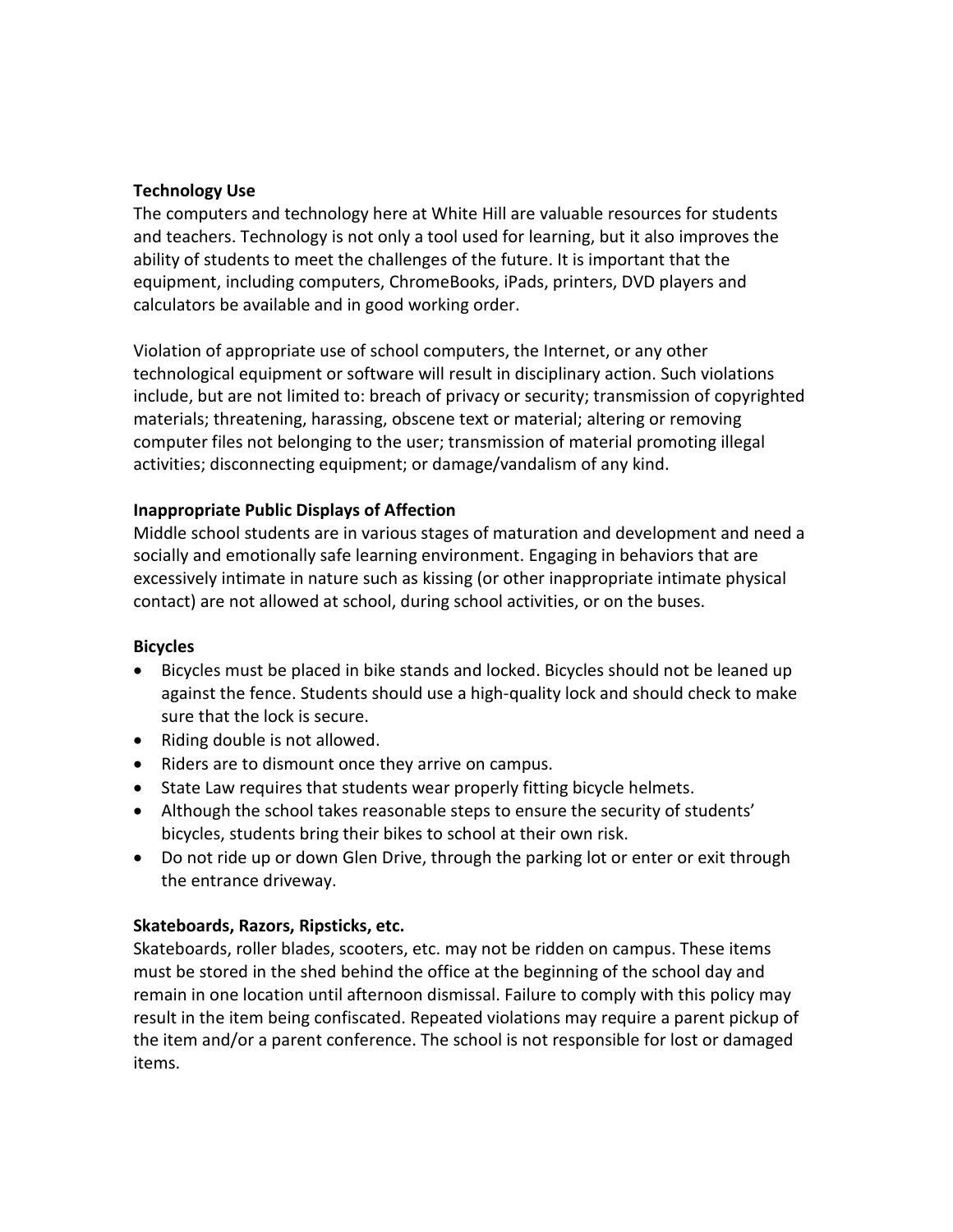#### <span id="page-22-0"></span>**Buses**

Bus service is provided as a convenience and a privilege. Our main concern is the safety and welfare of students. Bus service for any student may be revoked at the discretion of the school and/or Michael's Transportation. No refund shall be given for a pass that is suspended or revoked. Students must comply with school rules and laws when waiting for, boarding, riding on, or exiting the bus. In the morning, students may not get off the bus before arrival at White Hill and walk to school.

#### **Students must follow these basic rules:**

- Only one student per seat
- No standing or leaving a seat while the bus is in motion
- No opening windows
- No tampering with or damaging the bus or its safety notices and devices
- No screaming, yelling or other loud noises
- No eating, drinking or littering on the bus
- No throwing objects or spraying cologne or spray-deodorant on or from the bus
- Obey the driver and bus line supervisor
- A bus pass may be used only by its owner

#### **Consequences for bus suspension:**

- 1. The student's name will be taken and administrators will determine whether the bus privileges will be suspended or reinstated.
- 2. The parent/guardian will be contacted.
- 3. The student will need to find alternate transportation for the length of the suspension. The student may not board another school-chartered bus. No refund shall be given.
- 4. The parent/guardian may incur repair costs if damage occurs to the bus as a result of the student's offense.

#### **Length of Bus Suspension:**

- 1. First offense  $= 1$  week
- 2. Second offense  $= 1$  month
- 3. Third offense  $=$  the remainder of the school year

If a bus pass is lost, students must obtain a temporary or replacement pass from the office and pay for the cost of the replacement card. Students may also pay a one-way fare each time they ride the bus.

#### <span id="page-22-1"></span>**Safety Rules**

State law and safety needs prohibit tackle football; baseball (hard ball); pushing; shoving; grabbing; tripping; roughhousing; play fighting; throwing rocks, metal, or other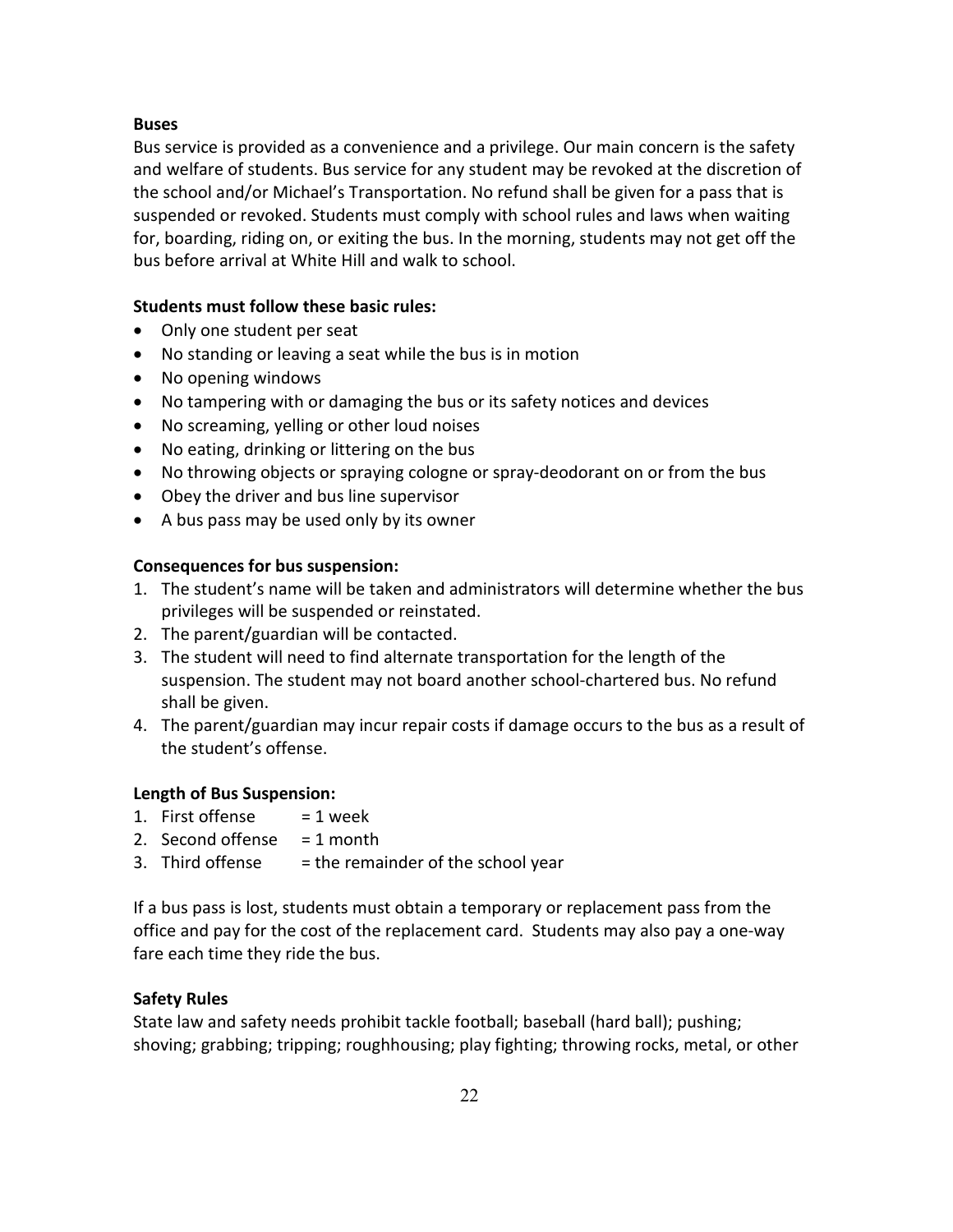objects; or engaging in other acts that are hazardous. Students that engage in these types of behaviors will be subject to disciplinary actions.

# **Behavior Interventions and Consequences**

#### <span id="page-23-0"></span>**Behavior Interventions**

Teachers and other school staff will try a variety of methods to help a student choose responsible, appropriate behavior.

Some strategies may include:

- Verbal or nonverbal warnings
- Change of seating
- Conference with the student
- Conflict resolution
- Time-out
- Lunch Duty
- Parent contact
- Parent-teacher conference
- Detention
- Lowering the citizenship mark on the report card
- Referral to Counselor
- Referral to the Assistant Principal or Principal
- Out-of-class suspension
- Behavior plan
- Restorative Justice
- Loss of Privilege
- Suspension
- Expulsion

The administration also reserves the right to treat each case on an individual basis and administer consequences accordingly, depending on the nature and seriousness of the offense.

#### <span id="page-23-1"></span>**Detention**

Students who violate school rules may be assigned to detention after school. Parents will be notified of the detention. In general, detention lasts 60 minutes and students are to display exemplary behavior. Students should bring homework or a book to read. Students who miss detention or behave inappropriately during detention will be subject to further consequences (such as suspension) as determined by the administration.

#### <span id="page-23-2"></span>**Loss of Privilege (LOP)**

Loss of Privilege (LOP) will be determined by the staff and administration on an individual student basis. Students will merit LOP status based on classroom citizenship marks (2 or more Needs Improvement, or 1 or more unsatisfactory marks), suspensions and/or behavior referrals. LOP status will be re-evaluated each marking period. Students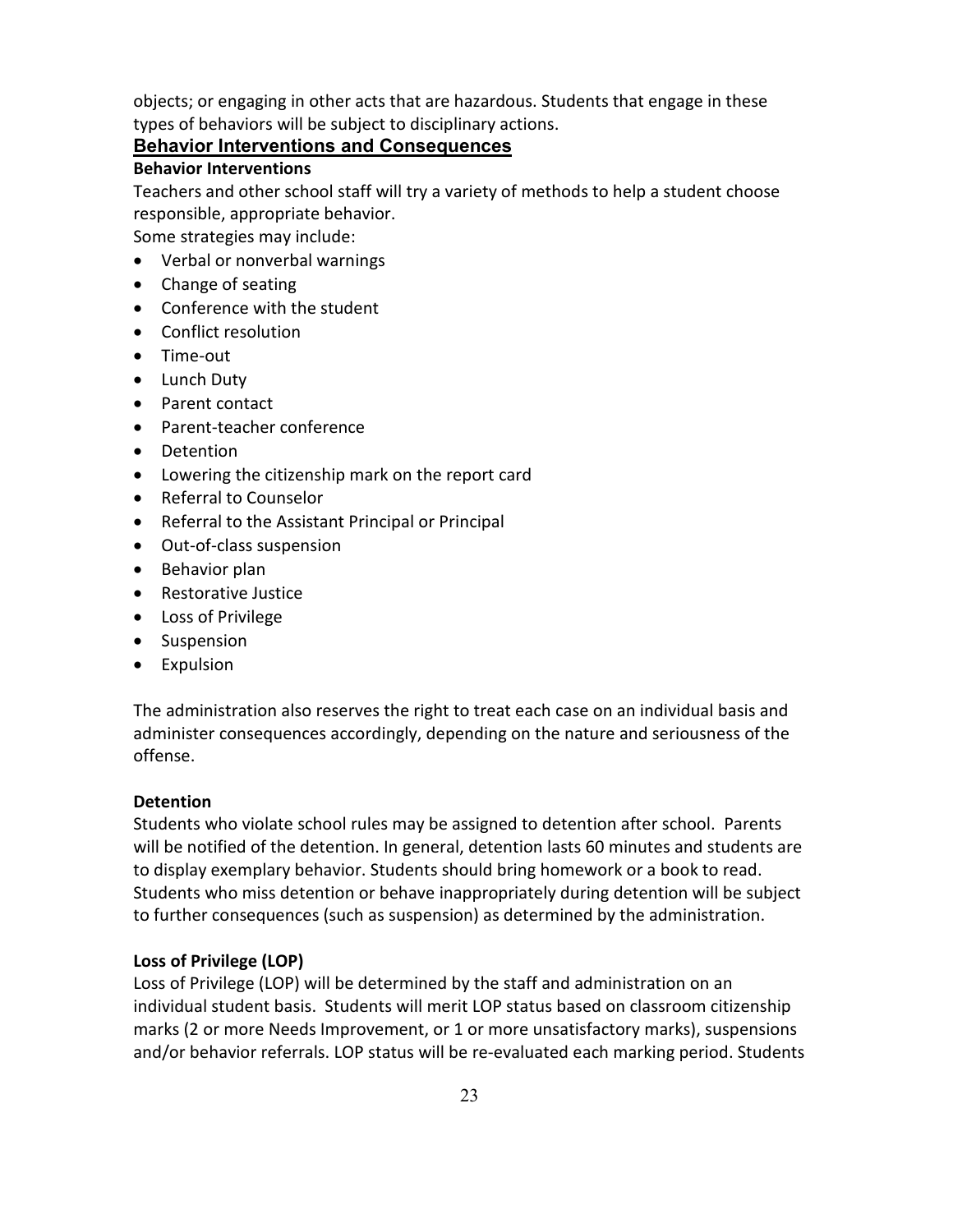will also merit LOP if (in any marking period) their GPA is below 2.0, or they have one or more F's**.** A student who is suspended and/or put on LOP status during the final marking period may be excluded from end-of-the-year activities, including the graduation ceremony (based on administrator discretion).

#### <span id="page-24-0"></span>**Suspension and Expulsion**

According to Education Code, a student may be suspended from school or recommended for expulsion for specific violations of Education Code. The following is a partial list of the causes for suspensions and/or recommendations for expulsion according to Education Code sections 48900, 48900.2, 48900.3, 48900.4, 48900.7 and 48915. In some cases, the police will be notified.

- 1. Caused, attempted to cause, or threatened to cause, physical injury to another person.
- 2. Willfully used force or violence upon the person of another, except in self-defense.
- 3. Possessed, sold, or otherwise furnished any firearm, knife, explosive, or other dangerous object unless, in the case of possession of a dangerous object, the student has obtained written permission to possess the item from a certificated school employee, which is concurred in by the Principal or the designee of the Principal.
- 4. Unlawfully possessed, used, sold, or otherwise furnished, or been under the influence of, any controlled substance, an alcoholic beverage, or an intoxicant of any kind.
- 5. Unlawfully possessed, used, sold or otherwise furnished a controlled substance, an alcoholic beverage or an intoxicant of any kind, and then either sold, delivered, or otherwise furnished to any person another liquid, substance, or material and represented the liquid, substance, or material as a controlled substance, alcoholic beverage, or intoxicant.
- 6. Committed or attempted to commit robbery or extortion.
- 7. Caused or attempted to cause damage to school property or private property.
- 8. Stole or attempted to steal school property or private property.
- 9. Possessed or used tobacco or any products containing tobacco or nicotine.
- 10. Committed an obscene act or engaged in habitual profanity or vulgarity.
- 11. Had unlawful possession of, or unlawfully offered, arranged, or negotiated to sell any drug paraphernalia.
- 12. Engaged in an act of bullying (including electronic).
- 13. Disrupted school activities or otherwise willfully defied the valid authority of school personnel engaged in the performance of their duties.
- 14. Knowingly received stolen school property or personal property.
- 15. Possessed an imitation firearm.
- 16. Committed or attempted to commit a sexual assault or committed a sexual battery.
- 17. Harassed, threatened, or intimidated a pupil who is a complaining witness or witness in a school disciplinary proceeding for the purpose of either preventing that pupil from being a witness and/or retaliating against that pupil for being a witness.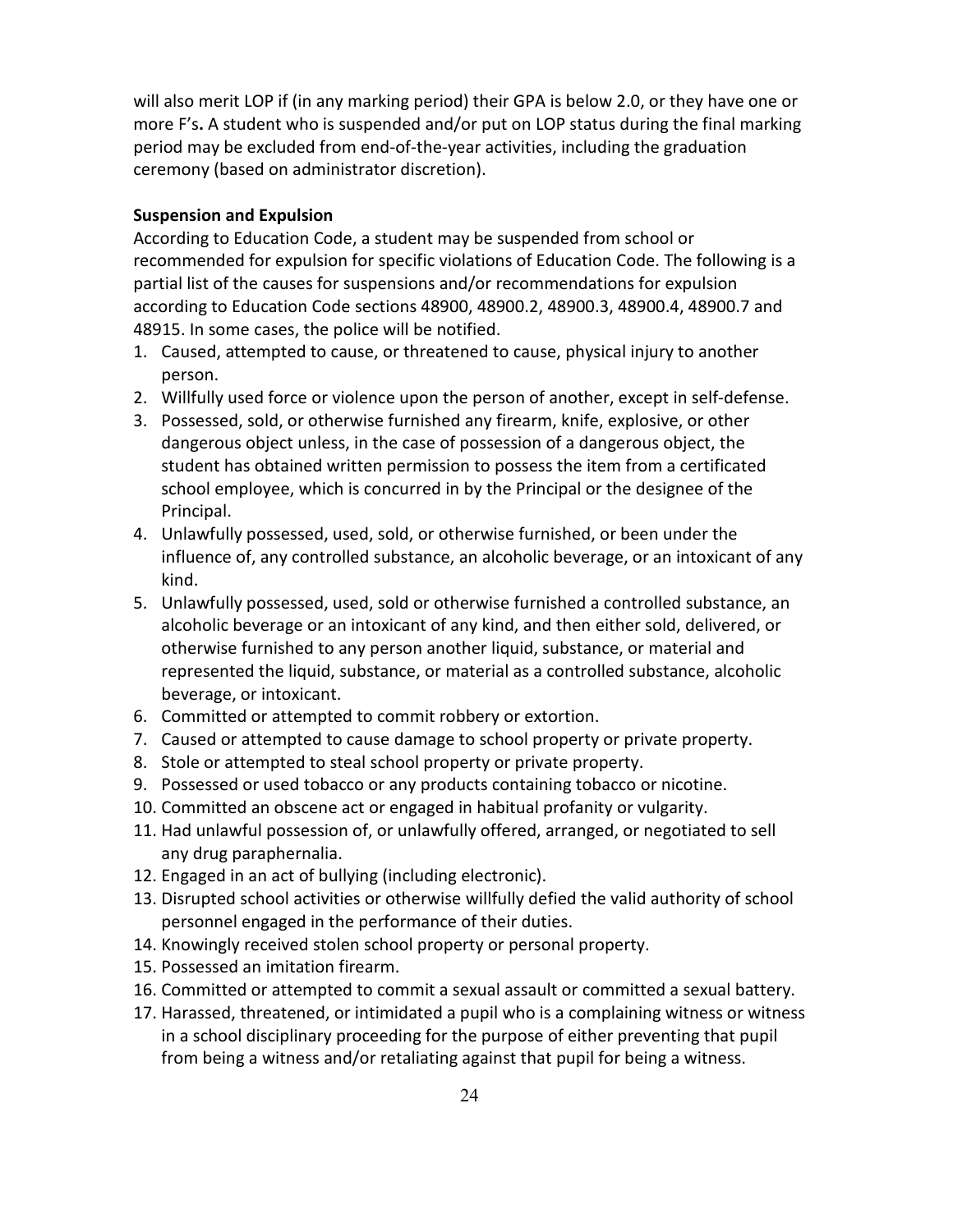- 18. Committed sexual harassment.
- 19. Caused, attempted to cause, threatened to cause, or participated in an act of hate violence.
- 20. Intentionally engaged in harassment, threats, or intimidation, directed against a student or a group of students.
- 21. Made terrorist threats against school officials or school property, or both.

A pupil may be suspended or expelled for acts enumerated in the above Education Code sections that are related to any school activity or to school attendance. Such acts may occur anytime and in any location, including, but not limited to: 1) while on school grounds; 2) while going to or returning home from school: 3) during the lunch period whether on or off the campus; or 4) while going to, attending, or coming from a schoolsponsored activity.

While on suspension, the student may not be on any District-owned property, and will not participate in any school-related activities. In addition, a student who is suspended is placed on LOP for the remainder of the marking period. A student who is suspended and/or placed on LOP during the final marking period may be excluded from end-of-theyear activities, including the graduation ceremony, based on administrator discretion.

#### <span id="page-25-0"></span>**Suspension Due Process Rights**

The student has the right to an informal conference with the Principal or Assistant Principal or certificated designee prior to a suspension, at which time he/she has these rights:

- To be informed of the charges against him/ her and the evidence used as a basis for the charges
- To present his/ her side of the incident and any supporting evidence of testimony

The parent or legal guardian has the right to:

- Oral notification at the time of suspension (School personnel will make a reasonable effort)
- Written notice following the suspension
- Request a conference with school personnel

Students may participate in a community service suspension program, if available, for the day(s) of suspension on a voluntary basis.

# <span id="page-25-1"></span>**Make-up Work for Suspended Students**

The teacher of any class from which a student is suspended may require the suspended student to complete any assignments and tests missed during the suspension. It is the student's responsibility to request missed work upon his/her return to school. Teachers may specify a time in which the work is to be completed to receive credit (Education Code 48913).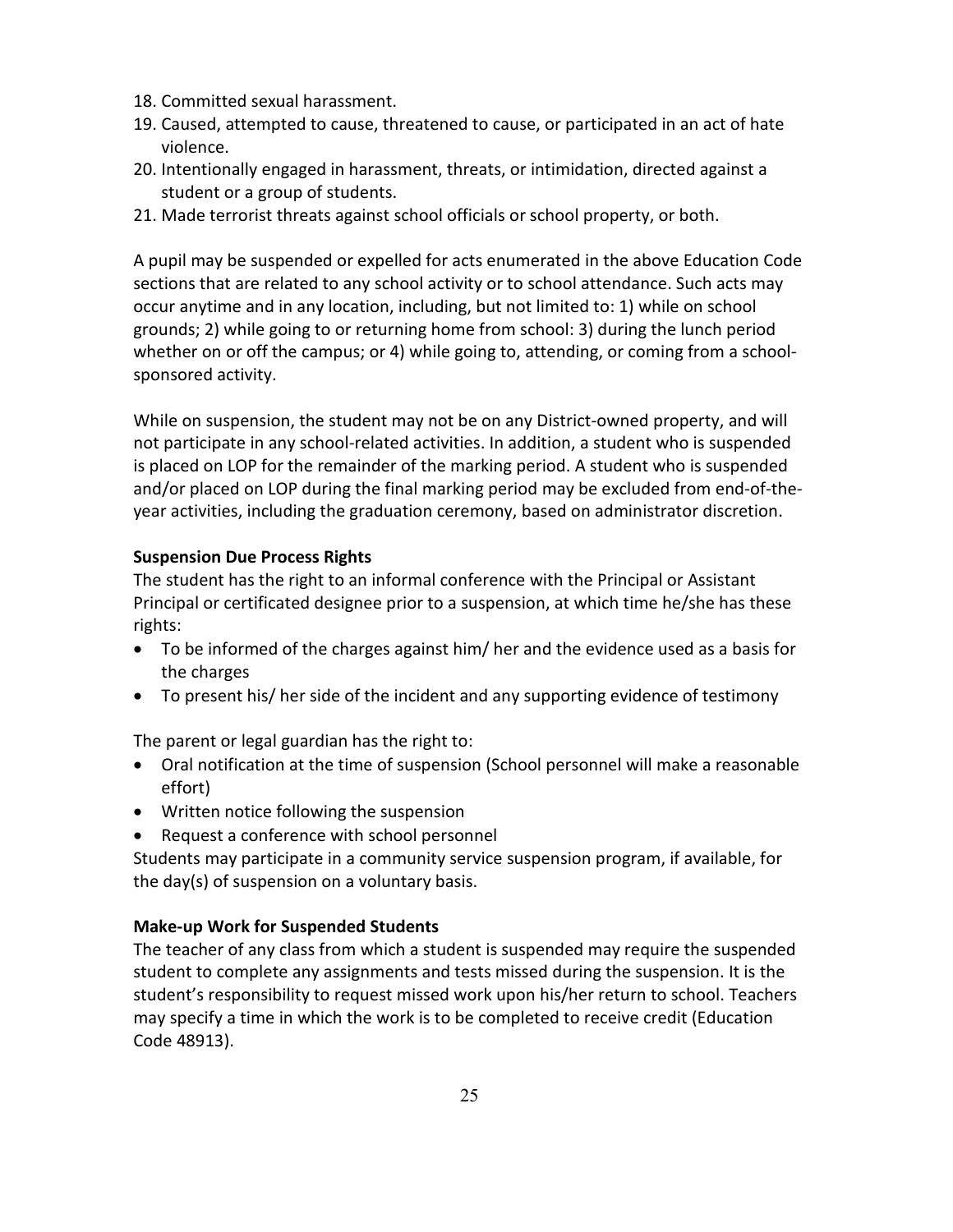#### <span id="page-26-0"></span>**Sexual Harassment (of or by a student)**

California law and Board Policy 5145.7 prohibit sexual harassment. Students in grades 4- 8 may be suspended or expelled from school for engaging in unlawful sexual harassment. Sexual harassment includes unwelcome sexual advances, requests for sexual favors, and any other verbal, visual, or physical conduct of a sexual nature, which negatively impacts a student's academic performance or creates an intimidating, hostile, or offensive environment in the school. Sexual harassment may also involve conduct, whether blatant or subtle, that discriminates against a person solely because of that person's gender.

Types of conduct which are prohibited in the district and which may constitute sexual harassment include:

- 1. Unwelcome leering, sexual flirtations, or propositions
- 2. Unwelcome sexual slurs, epithets, threats, verbal abuse, derogatory comments, or sexually degrading descriptions
- 3. Graphic verbal comments about an individual's body or overly personal conversations
- 4. Sexual jokes, stories, drawings, pictures, or gestures
- 5. Spreading sexual rumors
- 6. Teasing or sexual remarks about students enrolled in a predominately single-sex class
- 7. Touching an individual's body or clothes in a sexual way
- 8. Purposefully limiting a student's access to educational tools
- 9. Cornering or blocking of normal movements
- 10. Displaying sexually suggestive objects in the educational or work environment
- 11. An act of retaliation against an individual who reports a violation of the district's sexual harassment policy or who participates in the investigation of a sexual harassment complaint
- 12. Classroom activities and projects that would disparage one gender's abilities

#### <span id="page-26-1"></span>**Informal Sexual Harassment Complaint Procedures:**

Students or other individuals who feel aggrieved because of conduct that may constitute sexual harassment, are encouraged (but not required) to directly inform the person engaging in such conduct that such conduct is offensive and must stop. An aggrieved individual is not required to complain first to his or her instructor if that instructor is the individual who is harassing the student.

#### <span id="page-26-2"></span>**Formal Sexual Harassment Complaint Procedures:**

As soon as a student feels that he or she has been subjected to sexual harassment, the student should make a written complaint to a teacher, counselor, school nurse, site administrator, Superintendent, or Superintendent's designee.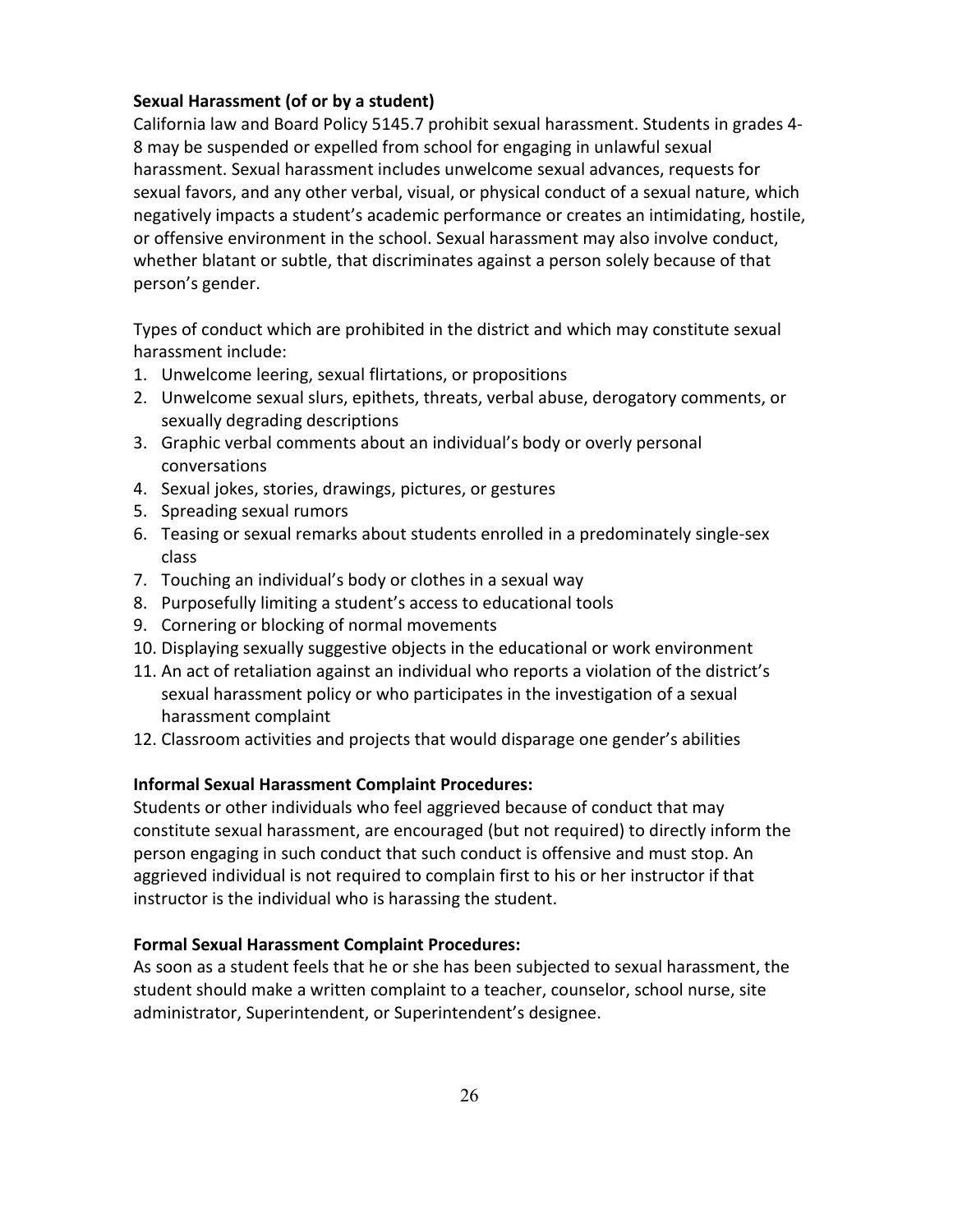Any student, who makes an oral complaint of sexual harassment to any of the above personnel, will be provided a copy of this regulation and will be requested to make a written complaint.

If a complainant is unable or unwilling to put the complaint in writing, the complainant shall be directed to site administrator, Superintendent, or Superintendent's designee, who shall assist the complainant. (If the complainant is a minor student, the person to whom the complaint is given should consider whether a child abuse report should be completed).

Complainants shall not be retaliated against or otherwise subjected to unlawful discrimination as a result of filing a sexual harassment complaint. Any person, who has been the subject of retaliation or discrimination in violation of this section, may file a complaint which shall be separately investigated or consolidated with the investigation of a prior complaint, as determined to be appropriate by the Superintendent or designee.

Information or assistance regarding the district's sexual harassment policy may be directed to Title IX Officer Marci Trahan at (415) 451-4064.

#### <span id="page-27-0"></span>**Bullying**

White Hill and prohibits harassment and bullying during the school and after-school programs, at school field trips, school sponsored events, and when students are traveling to and from school. Below we have described our school's procedures to prevent and stop bullying. This policy prohibits reprisal or retaliation against any person who reports bullying. This policy applies to all students, teachers, staff, specialists, and anyone who works on our campus, whether employed by the school or district, working as contractors, or volunteers.

#### **Definitions**

**Bullying** is different from conflict. It occurs when a student, or group of students, repeatedly try to hurt, humiliate or get power over another less powerful student in any of the following ways.

- **Physical bullying** is when a student uses physical force to hurt another student e.g. by hitting, pushing, shoving, kicking, taking a student's belongings or stealing their money.
- **Verbal bullying** is when a student uses words, images or gestures to intimidate or humiliate another student e.g. by taunting, name-calling, teasing, put-downs, insults, threats and blackmail.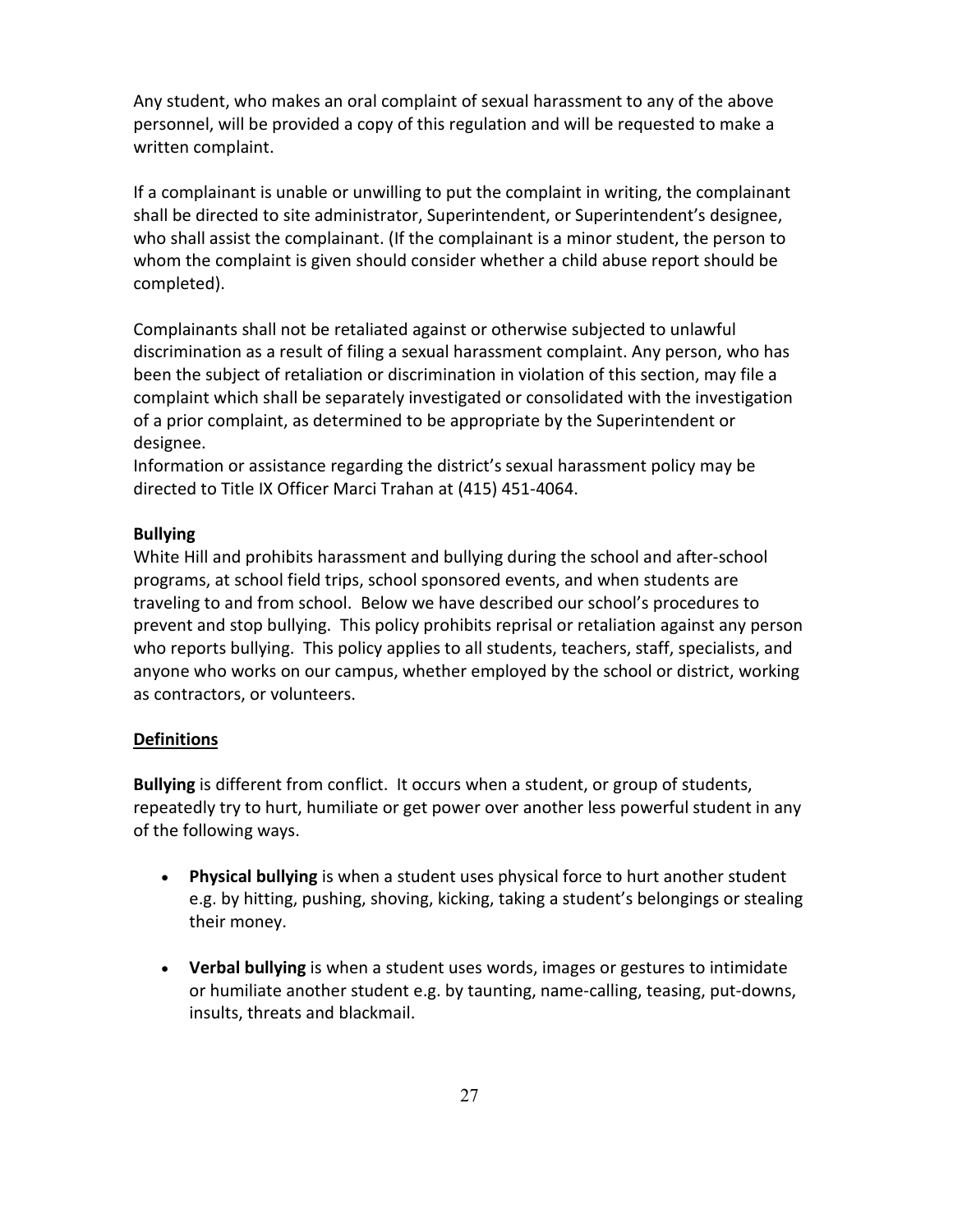- **Relational bullying** is when a student excludes or isolates another student e.g. through leaving them out, manipulating others against them, or spreading gossip or rumors.
- **Cyber bullying** is when a student uses their cell-phone, text messages, e-mails, instant messaging, chats and websites (such as Facebook, Twitter, You Tube or Instagram) to bully another student in any of the ways described above.

Bullying may at times amount to **harassment**. It is harassment to target a student online or face to face because of their actual or perceived disability, gender, gender identity, gender expression, nationality, race or ethnicity, religion, sexual orientation, or because they are associating with a student or group of students with one or more of these actual or perceived characteristics.

It is **sexual harassment** to target a student with unwanted sexual comments, gestures, attention, stalking and physical contact that cause a student to feel uncomfortable or unsafe at school, or interferes with schoolwork. This is dealt with further in our school's sexual harassment policy.

Our school does not tolerate bullying or harassment for any reason. You are breaking the law if you harass anyone at our school. It is a serious breach of the school rules if a student takes revenge or asks someone to threaten or hurt a student that has reported bullying or harassment.

#### **How students can end bullying**

Bullying and harassment cause pain and stress to students and are never justified or excusable as "just teasing" or "just playing." When a student stands by doing nothing, or laughs or posts comments online when others bully, they are participating in bullying.

The students at White Hill have agreed to join together to treat others with respect both online and face-to-face so that we keep our campus bully-free.

#### *All students agree to:*

- *Value student differences and treat others with respect both online and faceto-face.*
- *Ask the bullying student to stop when anyone is the target of bullying*
- *Walk away and seek help from any trusted adult on campus if they cannot safely stop the bullying*
- *Never take revenge or ask someone to hurt a student that has reported bullying.*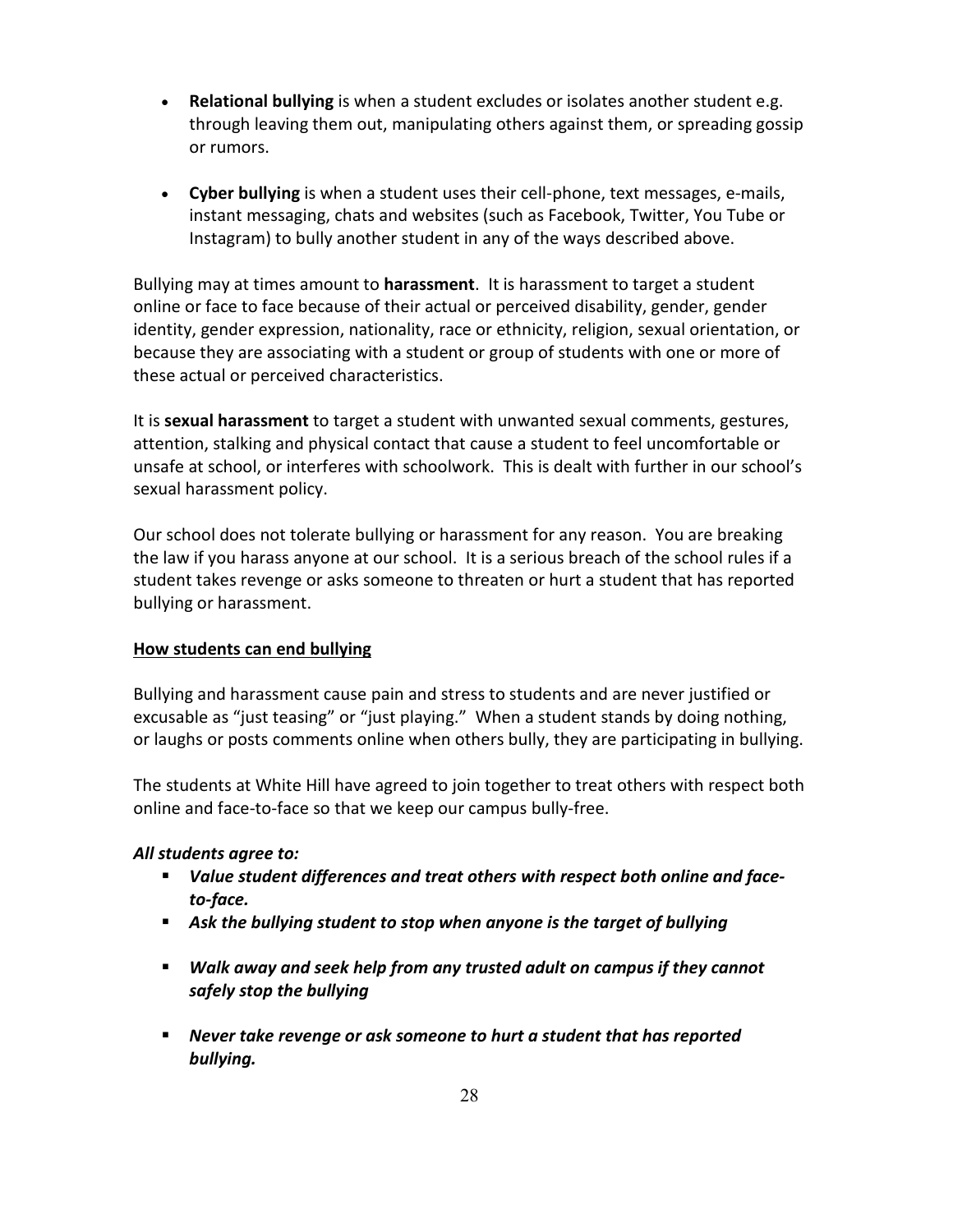Our school takes a problem-solving approach to bullying. We have staff members trained in Restorative Justice to bring together a team of students and ask them to end bullying situations. Most Restorative Circles successfully end bullying situations after one or two meetings without using punishment.

#### **Staff, Teacher and Parent Response to Student Harassment and Bullying**

Our school follows a four-level system for preventing and responding to bullying and harassment

#### **Level 1 – Prevent & Interrupt**

**Level 2 – Check in with target of bullying and notify the principal, assistant principal or school counselor.** 

**Level 3 – Restorative Justice, Progressive Discipline and other responses**

#### **Level 4 – Implement an Empathy-Building Action Plan**

#### **Timeline for Complaints under this Policy**

#### **Week One**

- The principal or assistant principal is notified of ongoing bullying or harassment.
- When appropriate, a trained Restorative Justice staff member runs a restorative circle or the school administration may engage the progressive discipline process.
- Parents of target informed.

#### **Week Two**

- Second meeting of Restorative Circle if this has been initiated.
- Further progressive discipline or consequences issued when necessary.

#### **Week Three**

- Third meeting of Restorative Circle if this has been initiated.
- Target invited to attend this final Restorative Circle.
- Restorative Justice staff member notifies the principal or assistant principal and parents of outcome.